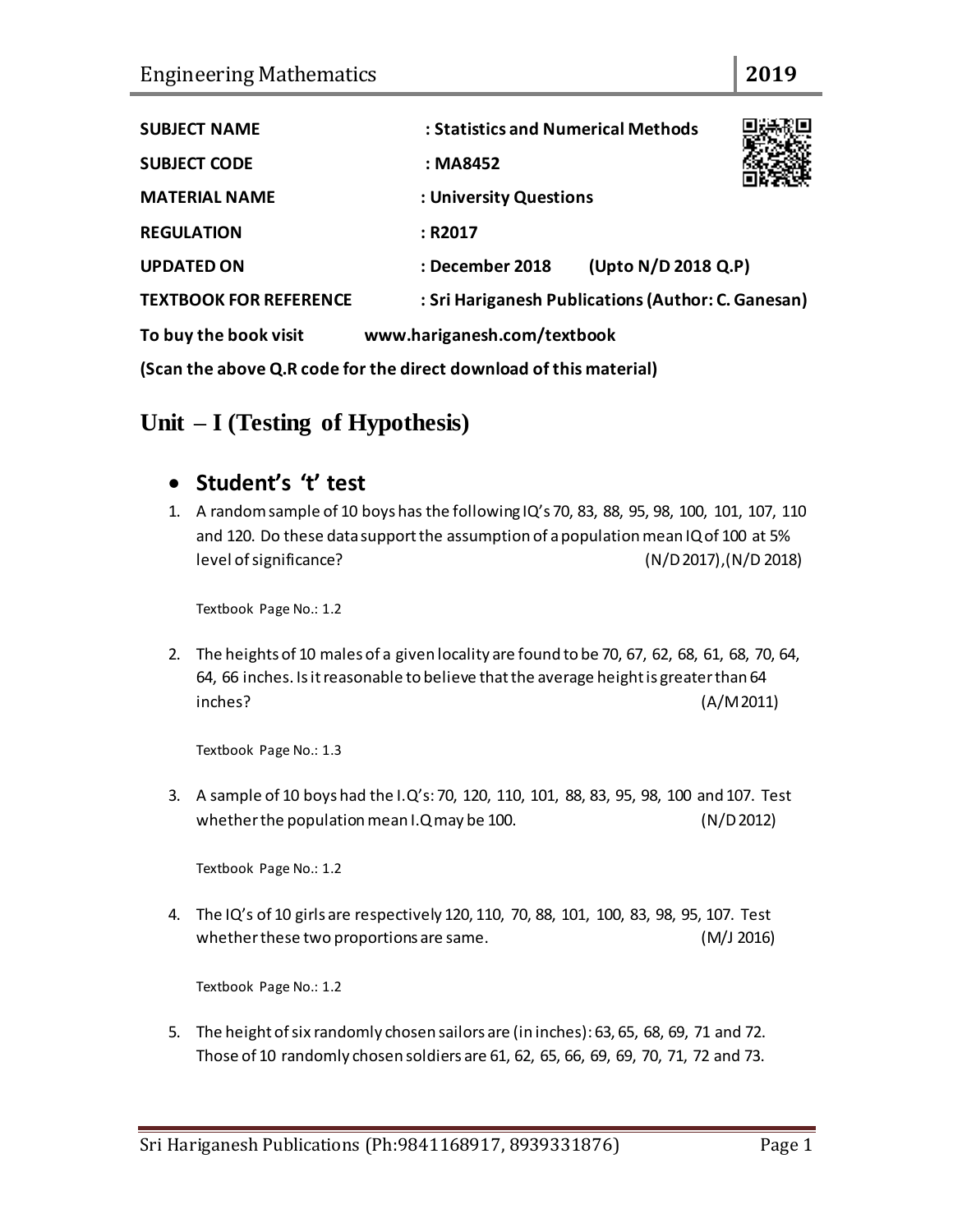Discuss, the height that these data thrown on the suggestion that sailors are on the average taller than soldiers (  $t_{0.05}$   $(14)$   $=$   $1.76$ ). (N/D 2014)

Textbook Page No.: 1.2

#### $\bullet$  **F**  $-$  **test**

1. The nicotine content in milligram of 2 samples of tobacco were found to be as follows:

| Sample A   24   27   26   21   25      |  |  |  |
|----------------------------------------|--|--|--|
| Sample B   27   30   28   31   22   36 |  |  |  |

(A/M 2018)

Can it be said that these sample were from normal population with the same mean.

Textbook Page No.: 1.7

2. Two independent samples of sizes 9 and 7 from a normal population had the following values of the variables. (M/J 2014)

> Sample I: 18 13 12 15 12 14 16 14 15 Sample II: 16 19 13 16 18 13 15

Do the estimates of population variance differ significantly at 5% level of significance?

Textbook Page No.: 1.8

3. Time taken by workers in performing a job are given below:

Type I 21 17 27 28 24 23 -

Type II 28 34 43 36 33 35 39

Test whether there is any significant difference between the variances of time distribution. (N/D 2013)

Textbook Page No.: 1.10

4. Test whether there is any significant difference between the variances of the populations from which the following samples are taken: (N/D 2012), (N/D 2017)

> Sample I: 20 16 26 27 23 22 Sample II: 27 33 42 35 32 34 38

Textbook Page No.: 1.10

5. Test if the difference in the means is significant for the following data: (N/D 2010)

| Sample I:   76   68   70   43   94   68   33       |  |  |  |  |
|----------------------------------------------------|--|--|--|--|
| Sample II:   40   48   92   85   70   76   68   22 |  |  |  |  |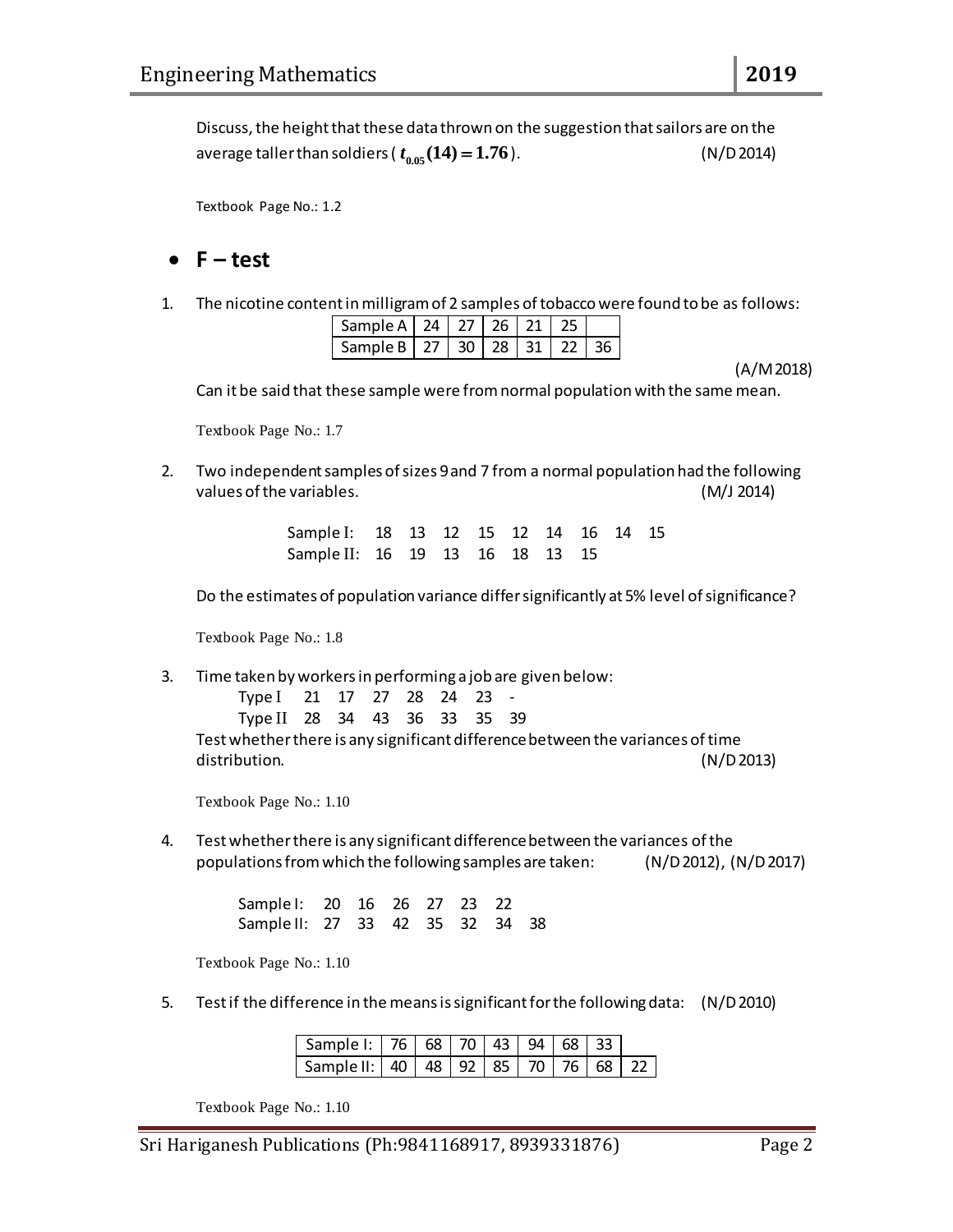6. Two random samples gave the following results:

|        |      |             | Sum of squares of                                                                    |
|--------|------|-------------|--------------------------------------------------------------------------------------|
| Sample | Size | Sample mean | deviation from the                                                                   |
|        |      |             | mean                                                                                 |
|        | 10   | 15          | 90                                                                                   |
|        | 12   | 14          | 108                                                                                  |
| .      |      |             | $\lambda$ $\lambda$ $\lambda$ $\lambda$ $\lambda$ $\lambda$ $\lambda$ $\lambda$<br>. |

Test whether the samples have come from the same normal population.(M/J 2012)

Textbook Page No.: 1.10

### **Chi-Square test (Goodness of fit)**

1. Theory predicts that the proportion of beans in four groups A, B, C, D should be 9:3:3:1. In an experiment among 1600 beans, the numbers in the four groups were 882, 313, 287 and 118. Does the experiment support the theory? (M/J 2012),(M/J 2016)

Textbook Page No.: 1.16

2. Five coins are tossed 320 times. The number of heads observed is given below:

| Number of Heads   0 |  |       |     |  |
|---------------------|--|-------|-----|--|
| Frequency           |  | 85 95 | 60. |  |

Examine whether the coin is unbiased. Use 5% level of significance. (A/M 2018)

Textbook Page No.: 1.16

3. 4 coins were tossed 160 times and the following results were obtained:

| No. of heads:                       | 0 1 2 3 4 |  |  |
|-------------------------------------|-----------|--|--|
| Observed frequencies: 17 52 54 31 6 |           |  |  |

Under the assumption that the coins are unbiased, find the expected frequencies of getting 0, 1, 2, 3, 4 heads and test the goodness of fit. (A/M2011)

Textbook Page No.: 1.14

4. The following data gives the number of aircraft accidents that occurred during the various days of a week. Find whether the accidents are uniformly distributed over the week. (N/D 2010)

| Days:                                           |  | Sun   Mon   Tue   Wed   Thu   Fri   Sat |                        |  |
|-------------------------------------------------|--|-----------------------------------------|------------------------|--|
| $\vert$ No. of accidents: $\vert$ 14 $\vert$ 16 |  |                                         | $12$   11   9   14 $'$ |  |

Textbook Page No.: 1.12

5. The demand for a particular spare part in a factory was found to vary from day-to-day. In a sample study the following information was obtained.

Days: Mon Tues Wed Thurs Fri Sat No. of spare parts demanded: 1124 1125 1110 1120 1126 1115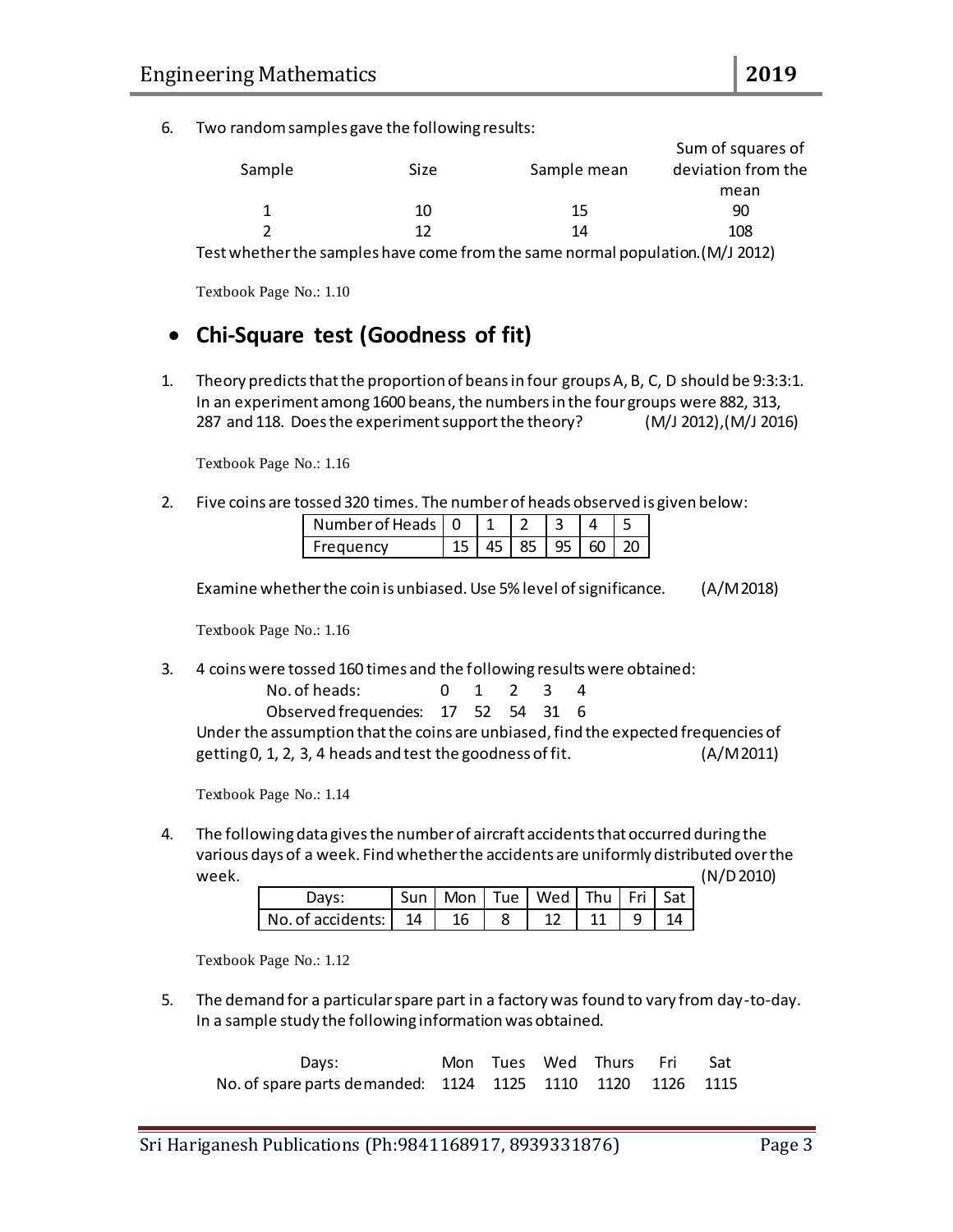Test the hypothesis that the number of parts demanded does not depend on the day of the week. ( $\chi^2_{0.05}(5)$  =  $11.07$ ) (N/D 2014)

Textbook Page No.: 1.13

### **Chi-Square test (Independence of attributes)**

1. Mechanical engineers testing a new arc welding technique, classified welds both with respect to appearance and an X-ray inspection. (A/M 2018)

|       | Appearance |     |        |      |
|-------|------------|-----|--------|------|
|       |            | Bad | Normal | Good |
| X-ray | Bad        | 20  | 7      | 3    |
|       | Normal     | 13  | 51     | 16   |
|       | Good       | ┓   | 12     | 21   |

Test for independence using 0.05 level of significance.

Textbook Page No.: 1.24

2. Using the data given in the following table to test at 1% level of significance whether a person's ability in Mathematics is independent of his/her interest in Statistics.

(N/D 2017),(N/D 2018)

|                        |         | Ability in Mathematics |         |      |  |
|------------------------|---------|------------------------|---------|------|--|
|                        |         | Low                    | Average | High |  |
| Interest in Statistics | Low     | 63                     | 42      | 15   |  |
|                        | Average | 58                     | 61      | 31   |  |
|                        | High    | 14                     | 47      | 29   |  |

Textbook Page No.: 1.22

3. Out of 8000 graduates in a town 800 are females, out of 1600 graduate employees 120 are females. Use  $\chi^2$  to determine if any distinction is made in appointment on the basic of sex. Value of  $\chi^2$  at 5% level for one degree of freedom is 3.84.  $\qquad \qquad$  (A/M 2010)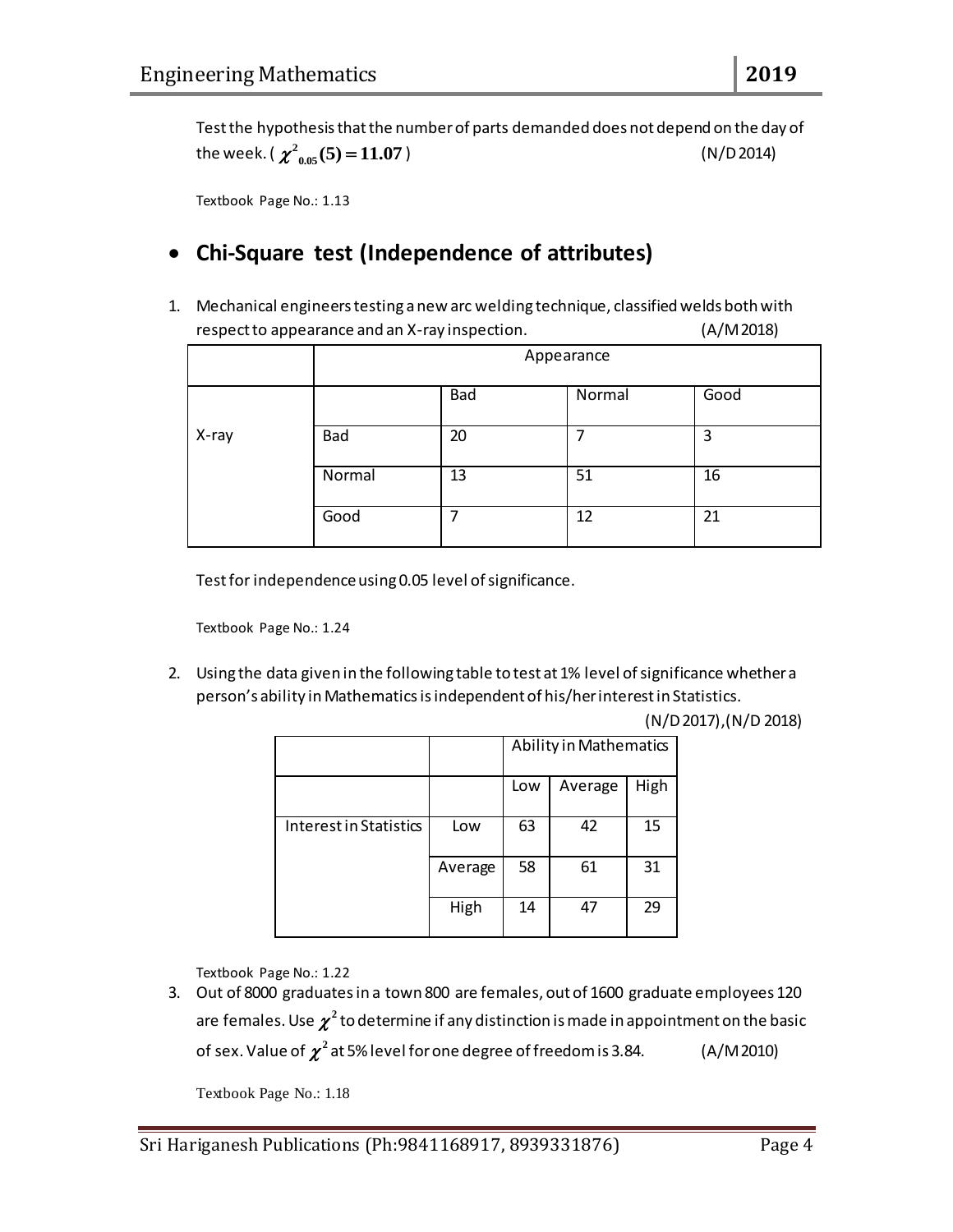4. An automobile company gives you the following information about age groups and the liking for particular model of car which it plans to introduce. On the basic of this data can it be concluded that the model appeal is independent of the age group.

 $\chi^2_{0.05}(3) = 7.815$ 

) (A/M 2010)

| Persons who:      |     |    |    | Below 20   20 - 39   40 - 59   60 and above |
|-------------------|-----|----|----|---------------------------------------------|
| Liked the car:    | 140 | 80 | 40 | 20                                          |
| Disliked the car: | 60  | 50 | 30 | 80                                          |

Textbook Page No.: 1.20

5. Test of the fidelity and selectivity of 190 radio receivers produced the results shown in the following table:

|             |     | Fidelity |      |
|-------------|-----|----------|------|
| Selectivity | Low | Average  | High |
| Low         | 6   | 12       | 32   |
| Average     | 33  | 61       | 18   |
| High        | 13  | 15       | O    |

Use the 0.01 level of significance to test whether there is a relationship between fidelity and selectivity. (A/M 2011)

Textbook Page No.: 1.24

# **Large Sample (n > 30) Single Mean & Difference of Means:**

1. A sample of 900 members has a mean 3.4 cm and standard deviation 2.61 cm. Is the sample from a large population of mean 3.25 cms and standard deviation of 2.61cms? (Test at 5% level of significance. The value of  $z$  at 5% level is  $|z_\alpha|$  <  $1.96$  ).(A/M 2010)

Textbook Page No.: 1.25

2. The means of two large samples of 1000 and 2000 members are 67.5 inches and 68.0 inches respectively. Can the samples be regarded as drawn from the same populations of standard deviation 2.5 inches? (M/J 2012),(N/D 2018)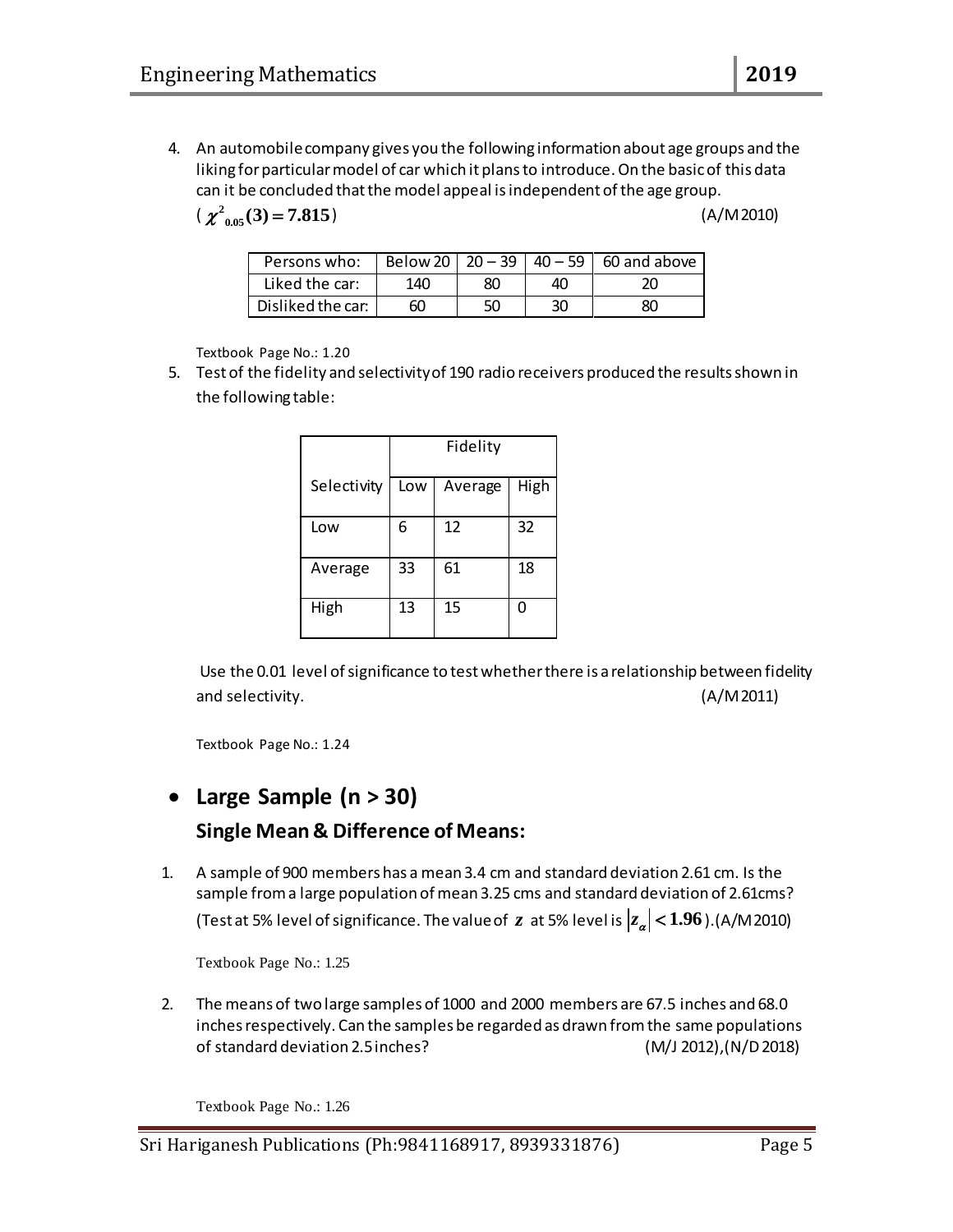3. A mathematics test was given to 50 girls and 75 boys. The girls made an average grade of 76 with a SD of 6, while boys made an average grade of 82 with a SD of 2. Test whether there is any significant difference between the performance of boys and girls.

Textbook Page No.: 1.27 (N/D 2012),(M/J 2016)

4. A random sample of 100 bulbs from a company P shows a mean life 1300 hours and standard deviation of 82 hours. Another random sample of 100 bulbs from company Q showed a mean life 1248 hours and standard deviation of 93 hours. Are the bulbs of company P superior to bulbs of company Q at 5% level of significance? (N/D 2017)

Textbook Page No.: 1.28

5. The salesmanager of a large company conducted a sample survey in two places A and B taking 200 samples in each case. The results were the following table. Test whether the average sales is the same in the 2 areas at 5% level. (N/D 2013)

|                                   | Place A | Place B |
|-----------------------------------|---------|---------|
| Average Sales Rs. 2,000 Rs. 1,700 |         |         |
| -S.D                              | Rs. 200 | Rs. 450 |

Textbook Page No.: 1.30

6. Examine whether the difference in the variability in yields is significant at 5% level of significance, for the following. (N/D 2010)

|                     | Set of 40 plots   Set of 60 plots |      |  |
|---------------------|-----------------------------------|------|--|
| Mean yield per plot | 1256                              | 1243 |  |
| S.D. per plot       | 34                                | 28   |  |

Textbook Page No.: 1.31

#### **Single Proportion & Difference of Proportions:**

7. 20 people were attacked by a disease and only 18 survived. Will you reject the hypothesis that the survival rate, if attacked by this disease is 85% is favor of the hypothesis that is more at 5% level? (N/D 2013)

Textbook Page No.: 1.32

8. A Manufacturer of light bulbs claims that an average of 2% of the bulbs manufactured by him are defective. A random sample of 400 bulbs contained 13 defective bulbs. On the basis of the sample, can you support the manufacturer's claim at 5% level of significance? (M/J 2014)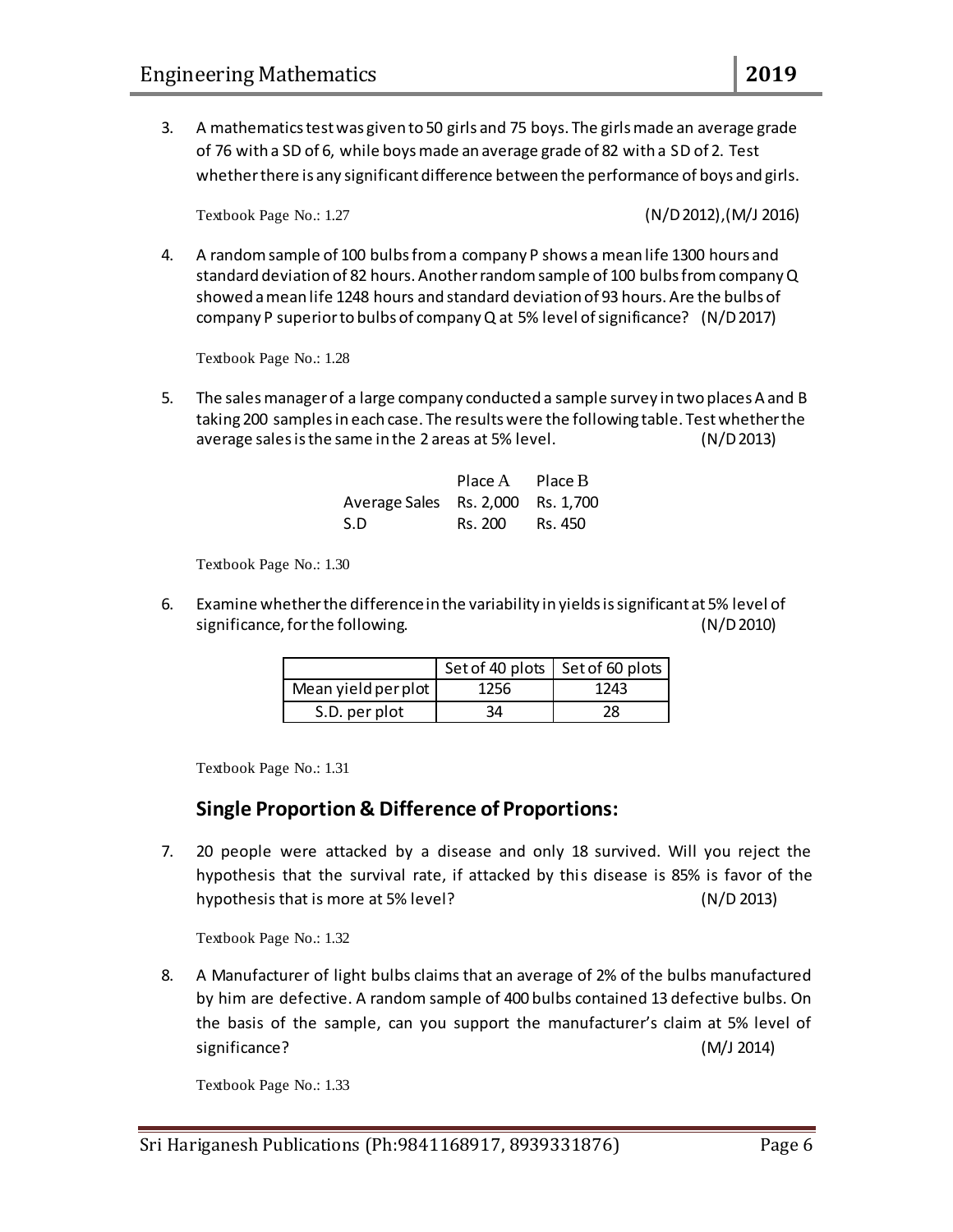9. 400 men and 600 women were asked whether they would like to have a flyover near their residence. 200 men and 325 women were in favour of the proposal. Test whether these two proportions are same. (M/J 2016)

Textbook Page No.: 1.34

10. In a random sample of 100 men taken from village A, 60 were found to be consuming alcohol. In another sample of 200 men taken from village B, 100 were found to be consuming alcohol. Do the two villages differ significantly in respect of the proportion of men who consume alcohol? (M/J 2014)

Textbook Page No.: 1.35

11. Before an increase in excise duty on tea, 800 persons out of a sample of 1000 persons were found to be tea drinkers. After an increase in duty, 800 people were tea drinkers in a sample of 1200 people. Using standard error of proportion, state whether there is a significant decrease in the consumption of tea after the increase in excise duty. ( *z* at 5% level 1.645, 1% level 2.33). (A/M 2010)

Textbook Page No.: 1.36

12. A machine puts out 16 imperfect articles in a sample of 500. After it was overhauled, it puts out 3 imperfect articles in a sample of 100. Has the machine improved in its performance? (N/D 2010)(N/D2012)

Textbook Page No.: 1.37

13. Before an increase in excise duty on tea, 900 persons out of a sample of 1100 persons were found to be tea drinkers. After an increase in excise duty, 900 person were tea drinkers in a sample of 1300. Using standard error of proportion, state whether there is a significant decrease in the consumption of tea after the increase in excise duty?

Textbook Page No.: 1.37 (N/D 2013)

14. In a random sample of 1000 people from city A, 400 are found to be consumers of wheat. In a sample of 800 from city B, 400 are found to be consumers of wheat. Does this data give a significant difference between the two cities as far as the proportion of wheat consumers is concerned? (A/M 2011)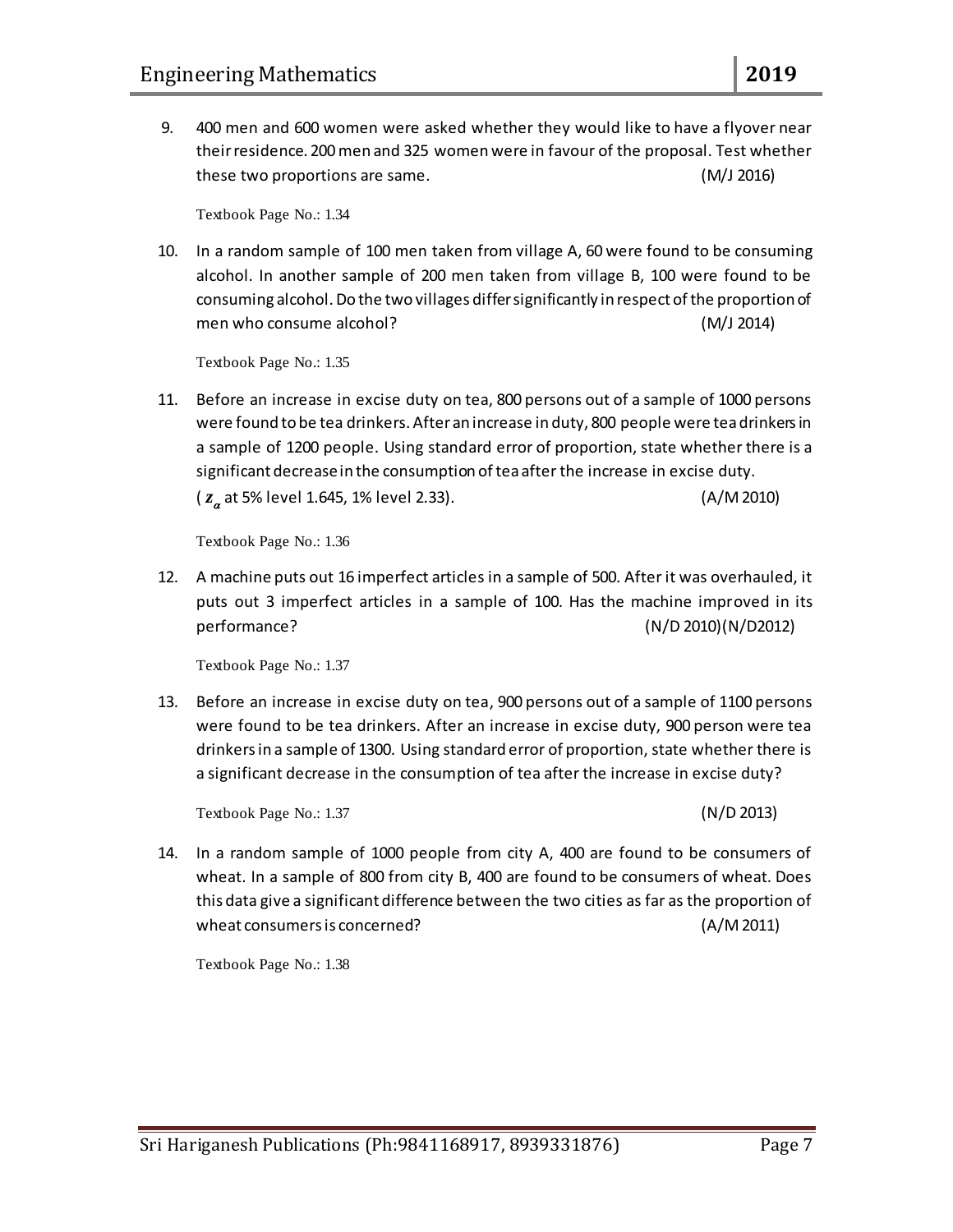## **Unit – II (Design of Experiments)**

### **Completely Randomized Design (One – Way Classification)**

1. The following are the number of mistakes made in 5 successive days by 4 technicians working for a photographic laboratory test at a level of significance  $\alpha$  = 0.01. Test whether the difference among the four sample means can be attributed to chance. (A/M 2011)

| Technician |    |        |    |  |  |
|------------|----|--------|----|--|--|
| Ī          | Н  | Т<br>I | IV |  |  |
| 6          | 14 | 10     | 9  |  |  |
| 14         | 9  | 12     | 12 |  |  |
| 10         | 12 | 7      | 8  |  |  |
| 8          | 10 | 15     | 10 |  |  |
| 11         | 14 | 11     | 11 |  |  |

Textbook Page No.: 2.2

### **Randomized Block Design (Two – Way Classification)**

1. A chemist wishes to test the effect of four chemical agents on the strength of a particular type of cloth. Because there might be variability from one bolt to another, the chemist decides to use a randomized block design, with the bolts of cloth consider as blocks, she selects five bolts and applies all four chemicals in random order to each bolt. The resulting tensile strengths follows: (A/M 2018)

|          | <b>Bolt</b> |    |    |     |    |  |  |
|----------|-------------|----|----|-----|----|--|--|
|          |             |    |    |     |    |  |  |
| Chemical | ⇁           | 68 | 74 |     | 67 |  |  |
|          |             | 67 | 75 |     |    |  |  |
|          | --          | 68 | 78 | د ، | 68 |  |  |
|          |             |    |    | כ'  | 69 |  |  |

Does the tensile strength depend on chemical? Test at  $\alpha$  = 0.10.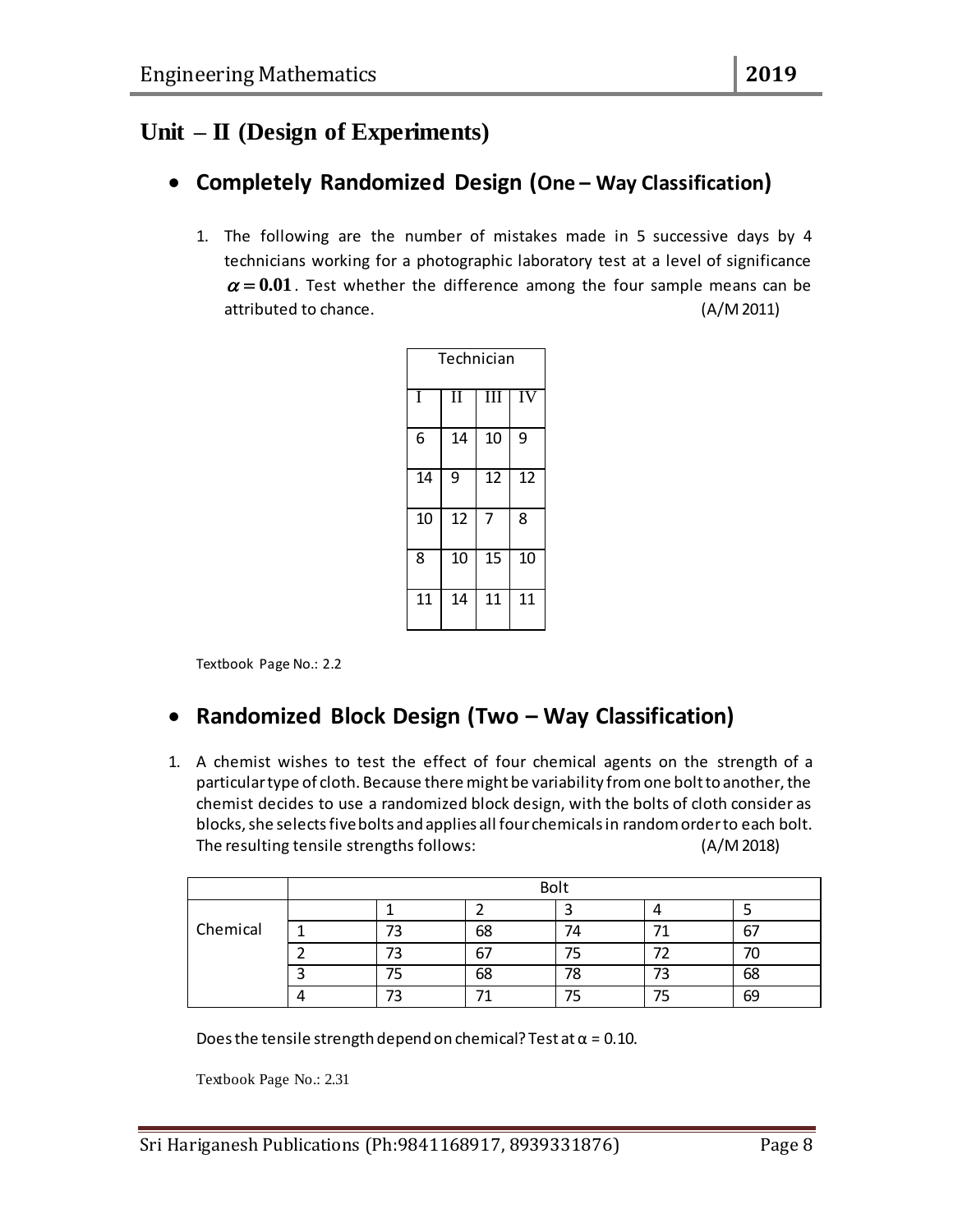2. Three varieties of coal were analysed by 4 chemists and the ash content is tabulated here. Perform an anatysis of variance. (M/J 2016)

|      | Chemists |   |   |   |   |
|------|----------|---|---|---|---|
|      |          | А | B |   | D |
| Coal |          | 8 | 5 | 5 |   |
|      | Н        |   | 6 |   |   |
|      |          |   |   | ς |   |

Textbook Page No.: 2.31

3. Analyse the following RBD and find your conclusion. (N/D 2013)

|               |  | Treatments |                              |  |  |
|---------------|--|------------|------------------------------|--|--|
|               |  |            | $T_1$ $T_2$ $T_3$ $T_4$      |  |  |
|               |  |            | $B_1$ 12 14 20 22            |  |  |
| <b>Blocks</b> |  |            | $B_2$ 17 27 19 15            |  |  |
|               |  |            | $\overline{B_3}$ 15 14 17 12 |  |  |
|               |  |            | $B4$ 18 16 22 12             |  |  |
|               |  |            | $B_5$ 19 15 20 14            |  |  |

Textbook Page No.: 2.15

4. A set of data involving four "four tropical feed stuffs A, B, C, D" tried on 20 chicks is given below. All the twenty chicks are treated alike in all respects except the feeding treatments and each feeding treatment is given to 5 chicks. Analyze the data. Weight gain of baby chicks fed on different feeding materials composed of tropical feed stuffs. (A/M 2010)

|                    |     |     |     |    |     | Total      |
|--------------------|-----|-----|-----|----|-----|------------|
| А                  | 55  | 49  | 42  | 21 | 52  | 219        |
| B                  | 61  | 112 | 30  | 89 | 63  | 355        |
| С                  | 42  | 97  | 81  | 95 | 92  | 407        |
|                    | 169 | 137 | 169 | 85 | 154 | 714        |
| <b>Grand Total</b> |     |     |     |    |     | $G = 1695$ |

Textbook Page No.: 2.18

5. Four verities A, B, C, D of a fertilizer are tested in a RBD with 4 replications. The plot yields in pounds are as follows:

|  | A12 D20 C16 B10<br>D <sub>18</sub> A <sub>14</sub> B <sub>11</sub> C <sub>14</sub><br>B12 C15 D19 A13<br>C <sub>16</sub> B <sub>11</sub> A <sub>15</sub> D <sub>20</sub> |
|--|--------------------------------------------------------------------------------------------------------------------------------------------------------------------------|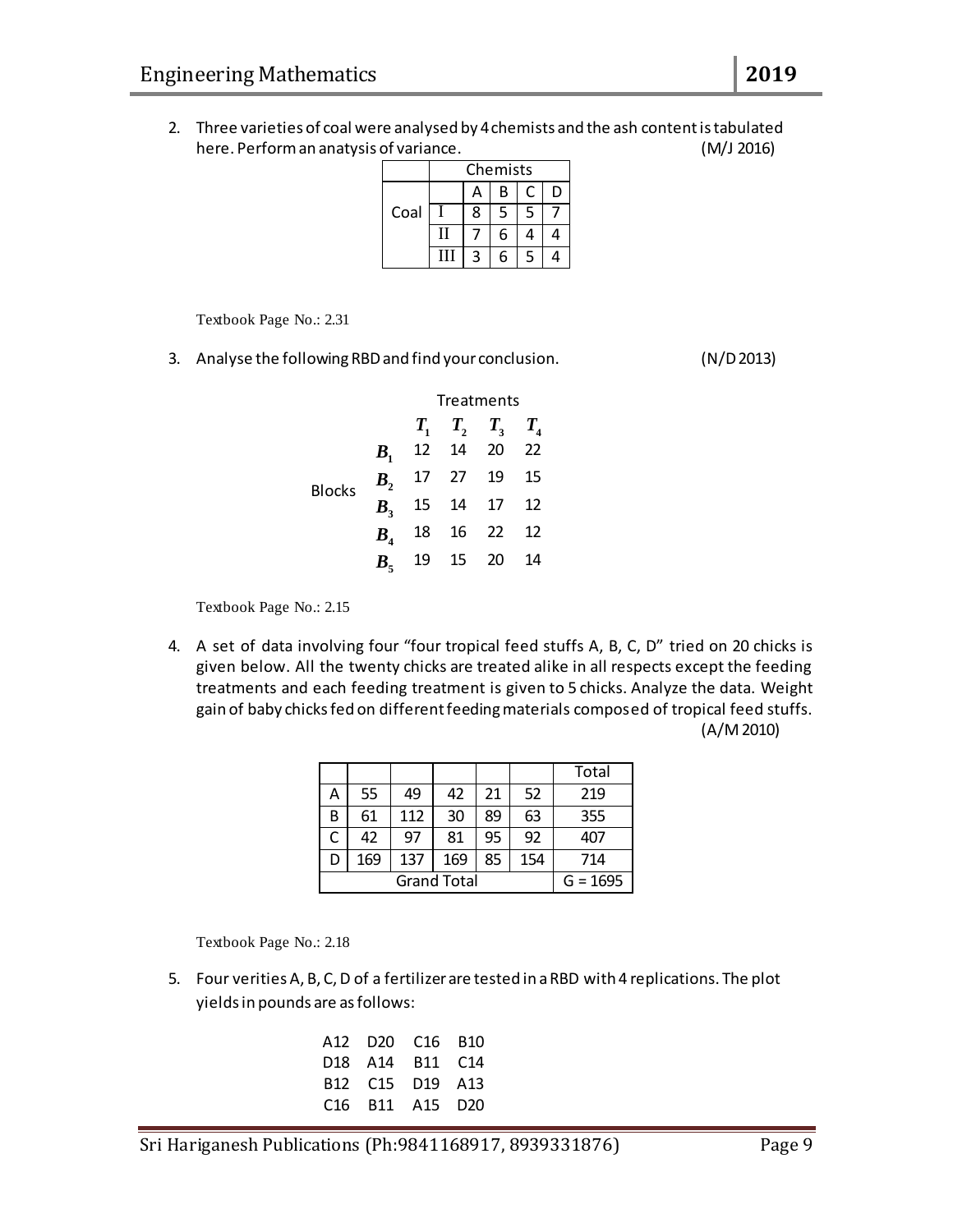Analyse the experimental yield. (M/J 2012),(M/J 2014)

Textbook Page No.: 2.21

6. The result of an RBD experiment on 3 blocks with 4 treatments A, B, C, D are tabulated here. Carry out an analysis of variance. (M/J 2016)

|              | Treatment effects |                 |             |     |  |  |
|--------------|-------------------|-----------------|-------------|-----|--|--|
|              |                   | A36 D35 C21 B36 |             |     |  |  |
| $\mathbf{I}$ | D32               |                 | B29 A28 C31 |     |  |  |
| Ш            | B28               | C <sub>29</sub> | D29         | A26 |  |  |

Textbook Page No.: 2.24

7. Carry out ANOVA (Analysis of variance) for the following. (N/D 2010)

|         |    | А  | B.    | - C      | D    |
|---------|----|----|-------|----------|------|
|         |    | 44 | 38    | 47       | - 36 |
| Workers | 2  |    |       | 46 40 52 | 43   |
|         | २  |    | 34 36 | 44 32    |      |
|         | 4  |    | 43 38 | 46       | - 33 |
|         | 5. | 38 | 42    | 49       | -39  |
|         |    |    |       |          |      |

Textbook Page No.: 2.27

8. The following data represent the number of units of production per day turned out by 5 different workers using 4 different types of machines. (A/M 2011),(M/J 2013)

|         | Machine Type |     |     |    |     |
|---------|--------------|-----|-----|----|-----|
|         |              | А   | R   | C  | D   |
|         | 1            | 44  | -38 | 47 | 36  |
| Workers | 2            | 46. | 40  | 52 | 43  |
|         | ર            | 34  | 36  | 44 | -32 |
|         | 4            | 43  | 38  | 46 | 33  |
|         | 5            | 38  | 42  | 49 | 39  |

(i) Test whether the mean production is the same for the different machine types.

(ii) Test whether the 5 men differ with mean productivity.

Textbook Page No.: 2.27

9. The sales of 4 salesmen in 3 seasons are tabulated here. Carry out an analysis of variance. (N/D 2012)

Salesmen

Seasons A B C D Summer 36 36 21 35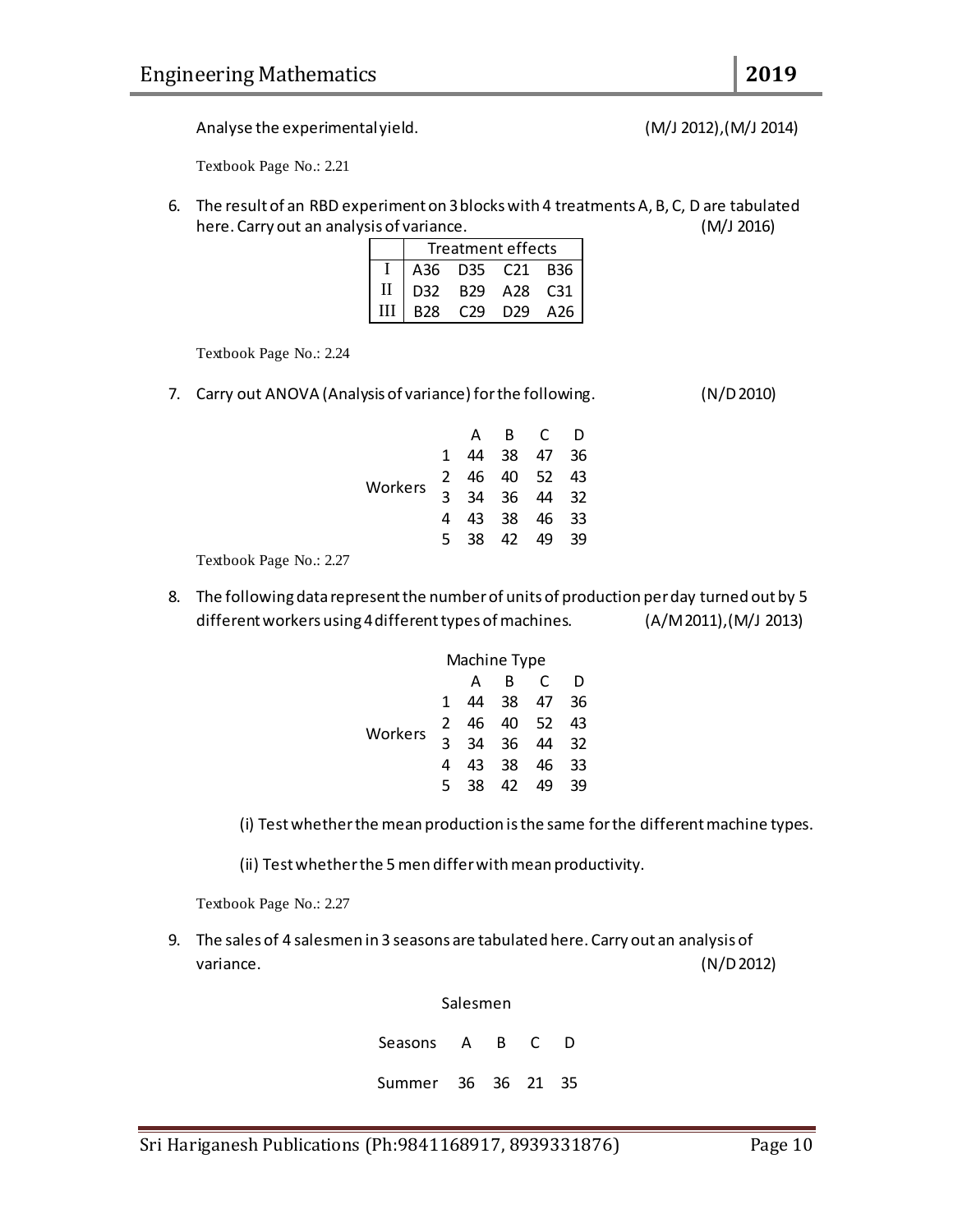Winter 28 29 31 32 Monsoon 26 28 29 29

### **Latin Square (Three – Way Classification)**

1. A Latin square design was used to compare the bond strengths of gold semi conductor lead wires bounded to the lead terminal by 5 different methods, A, B, C, D and E. The bonds were made by 5 different operators and the devices were encapsulated using 5 different plastics. With the following results, expressed as pounds of force required to break the bond. (A/M 2018)

|          |   | Operator         |                  |                  |                  |                  |  |  |
|----------|---|------------------|------------------|------------------|------------------|------------------|--|--|
|          |   |                  |                  |                  | 4                |                  |  |  |
|          |   | A <sub>3</sub>   | B 2.4            | C <sub>1.9</sub> | D 2.2            | E 1.7            |  |  |
| Plastics |   | B 2.1            | C <sub>2.7</sub> | D 2.3            | E 2.5            | A <sub>3.1</sub> |  |  |
|          | 3 | C <sub>2.1</sub> | D 2.6            | E 2.5            | A 2.9            | B 2.1            |  |  |
|          | 4 | D 2.0            | E 2.5            | D 3.2            | B 2.5            | C <sub>2.2</sub> |  |  |
|          |   | $E$ 2.1          | A 3.6            | B 2.4            | C <sub>2.4</sub> | D 2.1            |  |  |

Analyse these results and test with 0.01 level of significance.

Textbook Page No.: 2.51

2. A variable trial was conducted on wheat with 4 varietiesin a Latin Square design. The plan of the experiment and per plot yield are given below:

| C25 B23 A20 D20                                                 |  |  |
|-----------------------------------------------------------------|--|--|
| A19 D19 C21 B18                                                 |  |  |
| B <sub>19</sub> A <sub>14</sub> D <sub>17</sub> C <sub>20</sub> |  |  |
| D <sub>17</sub> C <sub>20</sub> B <sub>21</sub> A <sub>15</sub> |  |  |

Analyse the data. (M/J 2012)

Textbook Page No.: 2.38

3. A farmer wishes to test the effect of 4 fertilizers A, B, C, D on the yield of wheat. The fertilizers are used in a LSD and the result are tabulated here. Perform an analysis of variance. (N/D 2012)

|  | A18 C21 D25 B11 |  |
|--|-----------------|--|
|  | D22 B12 A15 C19 |  |
|  | B15 A20 C23 D24 |  |
|  | C22 D21 B10 A17 |  |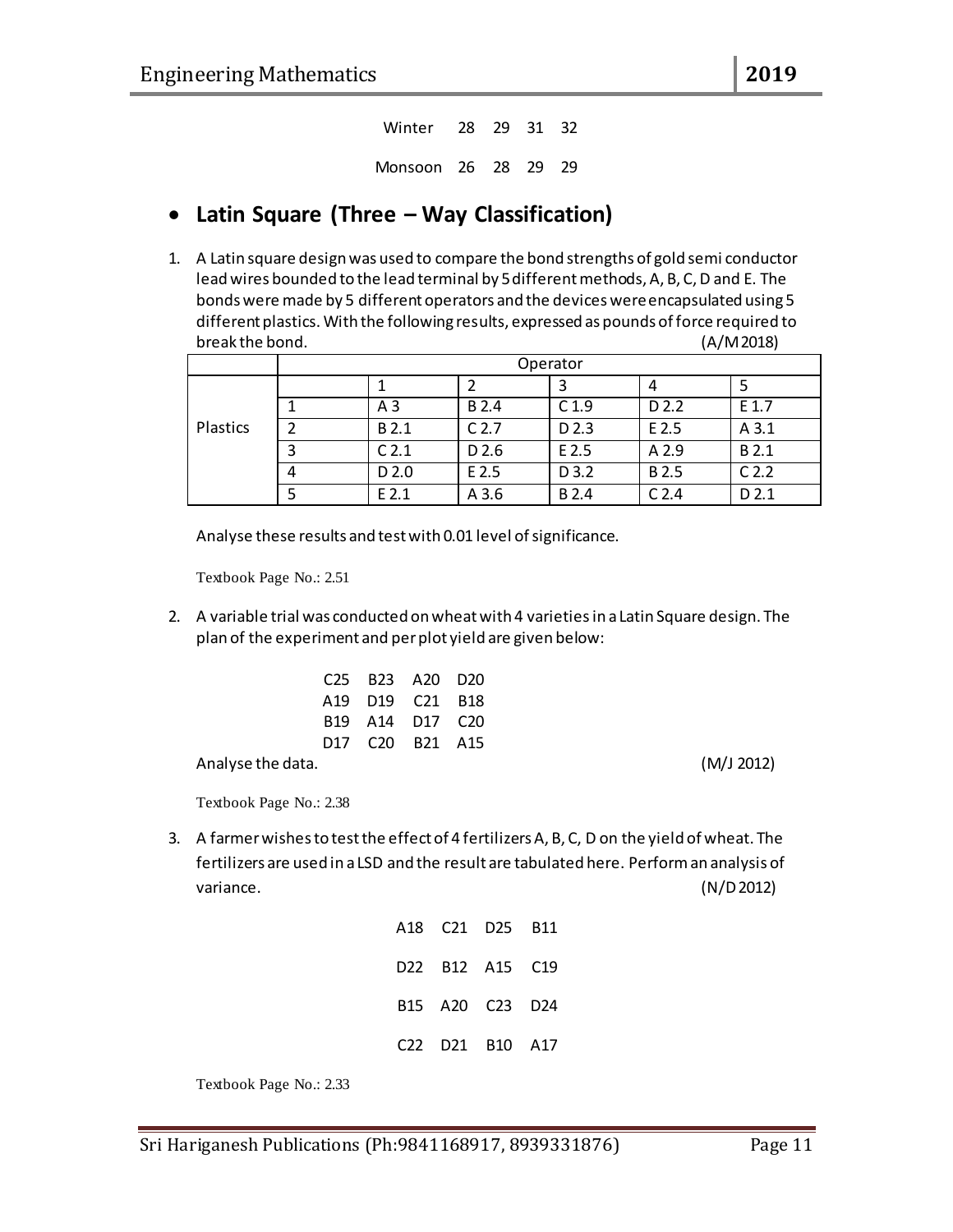4. Analyse the following of Latin square experiment. (M/J 2013)

|  | A12 D20 C16 B10 |  |
|--|-----------------|--|
|  | D18 A14 B11 C14 |  |
|  | B12 C15 D19 A13 |  |
|  | C16 B11 A15 D20 |  |

Textbook Page No.: 2.42

5. The following is a Latin square of a design when 4 varieties of seed are being tested. Set up the analysis of variance table and state your conclusion. You can carry out the suitable charge of origin and scale. (N/D 2013)

|  | A 110 B 100 C 130 D 120 |  |
|--|-------------------------|--|
|  | C 120 D 130 A 110 B 110 |  |
|  | D 120 C 100 B 110 A 120 |  |
|  | B 100 A 140 D 100 C 120 |  |

Textbook Page No.: 2.51

6. Analyse the variance in the Latin square of yields (in kgs) of paddy where P,Q, R, S denote the different methods of cultivation: (M/J 2014)

|  | S122 P121 R123 Q122 |  |
|--|---------------------|--|
|  | Q124 R123 P122 S125 |  |
|  | P120 Q119 S120 R121 |  |
|  | R122 S123 Q121 P122 |  |

Examine whether different method of cultivation have significantly different yields.

Textbook Page No.: 2.51

7. In a Latin square experiment given below are the yields in quintals per acre on the paddy crop carried out for testing the effect of five fertilizers A, B, C, D, E. Analyze the data for variations. (A/M 2011)

> B 25 A 18 E 27 D 30 C 27 A 19 D 31 C 29 E 26 B 23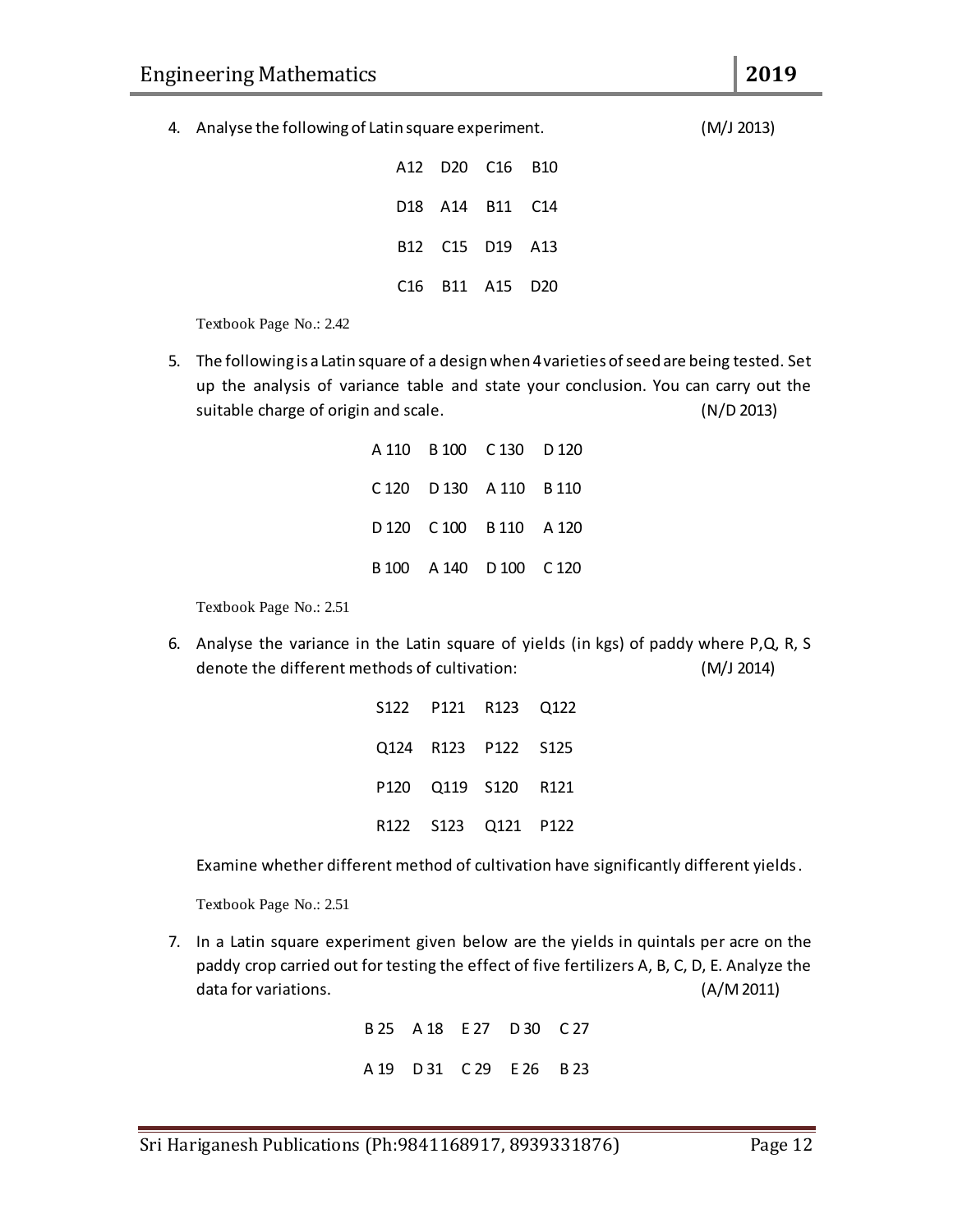|  | C 28 B 22 D 33 A 18 E 27 |  |
|--|--------------------------|--|
|  | E 28 C 26 A 20 B 25 D 33 |  |
|  | D 32 E 25 B 23 C 28 A 20 |  |

Textbook Page No.: 2.46

8. The following is a Latin square of a design when 4 varieties of seeds are being tested. Set up the analysis of variance table and state your conclusion. You may carry out suitable change of origin and scale. (M/ J 2013)

|  | A 105 B 95 C 125 D 115  |  |
|--|-------------------------|--|
|  | C 115 D 125 A 105 B 105 |  |
|  | D 115 C 95 B 105 A 115  |  |
|  | B 95 A 135 D 95 C 115   |  |

Textbook Page No.: 2.52

9. A company wants to produce cars for its own use. It has to select the make of the car out of the four makes A, B, C and D available in the market. For this he tries four cars of each make by assigning the cars to four drivers to run on four different routes. The efficiency of cars is measured in terms of time in hours. The layout and time consumed is as given below.

| Drivers |   |                             |   |      |  |  |  |  |
|---------|---|-----------------------------|---|------|--|--|--|--|
| Routes  | 1 | 2                           | 3 | 4    |  |  |  |  |
| 1       |   | 18 (C) 12 (D) 16 (A) 20 (B) |   |      |  |  |  |  |
| 2       |   | 26 (D) 34 (A) 25 (B) 31 (C) |   |      |  |  |  |  |
| 3       |   | 15 (B) 22 (C) 10 (D) 28 (A) |   |      |  |  |  |  |
| 4       |   | 30 (A) 20 (B) 15 (C)        |   | 9(D) |  |  |  |  |

Analyse the experimental data and draw conclusions. (  $F_{0.05}(\textbf{3},\textbf{5})$   $=$   $\textbf{5.41}$  )  $\,$  (N/D 2014)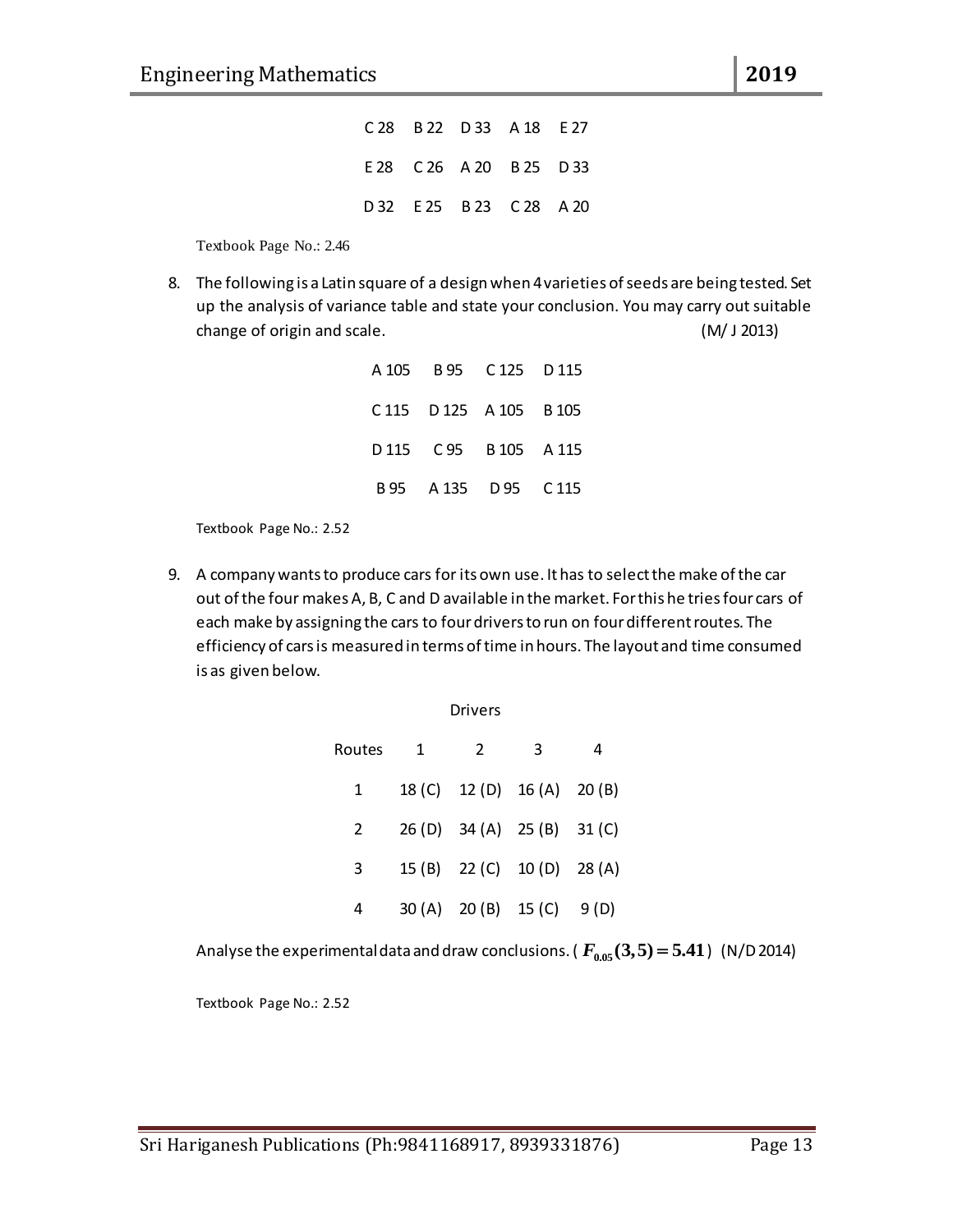## **Unit – III (Solution of Equations and Eigenvalue Problems)**

#### **Newton – Raphson method**

1. Using Newton-Raphson method, solve  $x \log_{10} x = 12.34$  taking the initial value  $x_{_0}$  as 10. (M/J 2012)

(Or)

Solve the equation  $x \log_{10} x = 1.2$  using Newton-Raphson method. (M/J 2014)

Textbook Page No.: 3.11

2. Find the real positive root for the equation  $3x - \cos x = 1$  by Newton-Raphson method correct to 6 decimal places. (A/M 2011),(N/D 2013),(N/D 2017)

Textbook Page No.: 3.9

#### **Gauss – Jacobi method & Gauss – Seidel method**

1. Solve, by Gauss-Jacobi method, the system of following equations correct to three decimal places  $27x+6y-z = 85$ ;  $6x+15y+2z = 72$ ;  $x+y+54z = 110$ . -Jacobi method, the system of following equations correct to three<br> $27x+6y-z = 85$ ;  $6x+15y+2z = 72$ ;  $x + y + 54z = 110$ .

Textbook Page No.: 3.25 (N/D 2018)

2. Using Gauss-Seidel method, solve the following system of linear equations  $x+5y-z=10$ ;  $4x+2y+z=14$ ;  $x+y+8z=20$ .

Textbook Page No.: 3.29

3. Apply Gauss-Seidel method to solve the equations  $20x + y - 2z = 17$ ;  $3x + 20y - z = -18$ ;  $2x - 3y + 20z = 25$ .

- 4. Solve the system of equations using Gauss-Seidal method  $x + y + z = 9$ ;  $2x - 3y + 4z = 13$ ;  $3x + 4y + 5z = 40$ . (N/D 2012)
- 5. Find the solution, to three decimals, of the system using Gauss-Seidal method  $x + y + z = 3$ ,  $2x - 3y + 4z = 13$ ,  $3x + 4y + 3z = 40$ . (N/D 2012)<br>Find the solution, to three decimals, of the system using Gauss-Seidal method<br> $8x + 11y - 4z = 95$ ;  $7x + 52y + 13z = 104$ ;  $3x + 8y + 29z = 71$ . (N/D 2014)
- 6. Solve the following set of equations using Gauss-Seidal iterative procedure  $8x + 11y - 4z = 95$ ;  $7x + 52y + 13z = 104$ ;  $3x + 8y + 29z = 71$ . (N/D 2014)<br>
Solve the following set of equations using Gauss-Seidal iterative procedure<br>  $-10x + 2y + 2z = 4$ ;  $x - 10y + 2z = 18$ ;  $x + y - 10z = 45$ . (M/J 2014)
- 7. Solve the following system of equations using Gauss-Seidal iterative method  $-10x + 2y + 2z = 4$ ;  $x - 10y + 2z = 18$ ;  $x + y - 10z = 45$ . (M/J 2014)<br>Solve the following system of equations using Gauss-Seidal iterative method<br> $27x + 6y - z = 85$ ,  $6x + 15y + 2z = 72$ ,  $x + y + 54z = 110$ . (M/J 2012)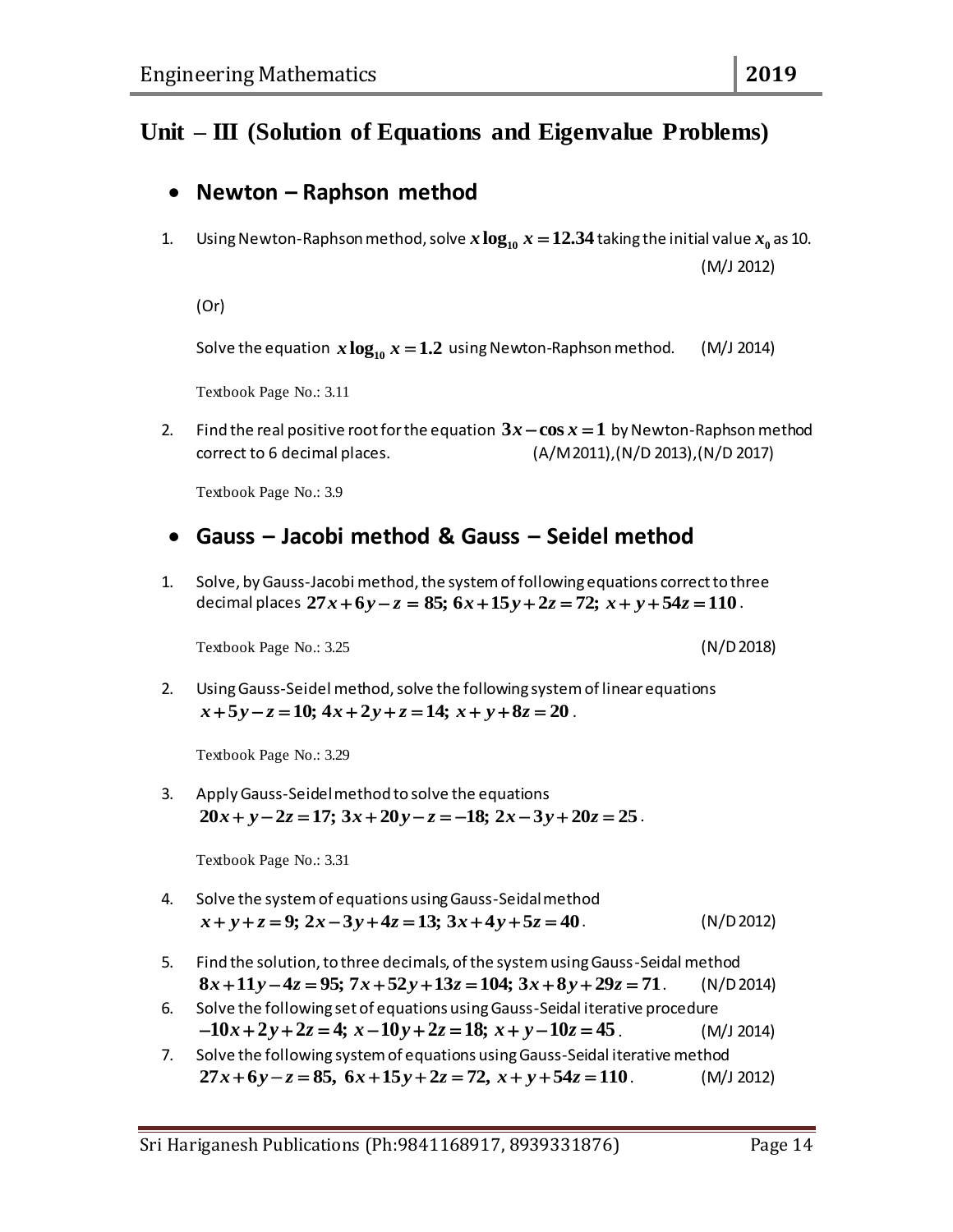- 8. Solve the following equations by Gauss-Seidal method  $x + y + 54z = 110$ ,  $27x + 6y - z = 85$ ,  $6x + 15y + 2z = 72$ . (A/M 2011),(N/D 2012),(N/D 2017), (A/M 2018)
- 9. Solve  $5x y + z = 10$ ;  $2x + 4y = 12$  and  $x + y + 5z = -1$  using Gauss Seidel method. (A/M 2010)
- 10. Solve by Gauss-Seidel method  $6x + 3y + 12z = 35$ ;  $8x 3y + 2z = 20$ ;  $4x + 11y - z = 33$ . (N/D 2010)
- 11. Solve by Gauss-Seidal method  $28x + 4y z = 32$ ;  $x + 3y + 10z = 24$ ;  $2x + 17y + 4z = 35$ . (M/J 2013)
- 12. Solve by Gauss-Seidal method  $x + y + 9z = 15$ ;  $x + 17y 2z = 48$ ;  $30x - 2y + 3z = 75$ . (M/J 2016)

#### **Gauss Elimination method & Gauss Jordan method**

1. Solve the system of equations using Gauss-elimination method  $5x-2y+z=4$ ,  $7x+y-5z=8$ ,  $3x+7y+4z=10$ . (N/D 2014)

Textbook Page No.: 3.17

2. Solve the following equations by Gauss elimination method  $x + y + z = 9$ ,  $2x - 3y + 4z = 13$ ,  $3x + 4y + 5z = 40$ . (N/D 2012)

Textbook Page No.: 3.15

3. Solve the following system of equation by Gauss elimination method:  $2x + y + z = 10$ ;  $3x + 2y + 3z = 18$ ;  $x + 4y + 9z = 16$ . (A/M 2010),(N/D 2018)

Textbook Page No.: 3.18

4. Solve by Gauss-Elimination method  $2x + 3y - z = 5$ ;  $4x + 4y - 3z = 3$ ;  $2x - 3y + 2z = 2$ . (M/J 2009)

Textbook Page No.: 3.16

- 5. Solve by Gauss-Elimination method  $3x + 4y + 5z = 18$ ;  $2x y + 8z = 13$ ;  $5x - 2y + 7z = 20$ . (M/J 2013)
- 6. Using Gauss-Jordan method to solve  $2x - y + 3z = 8$ ,  $-x + 2y + z = 4$ ,  $3x + y - 4z = 0$ . (N/D 2015)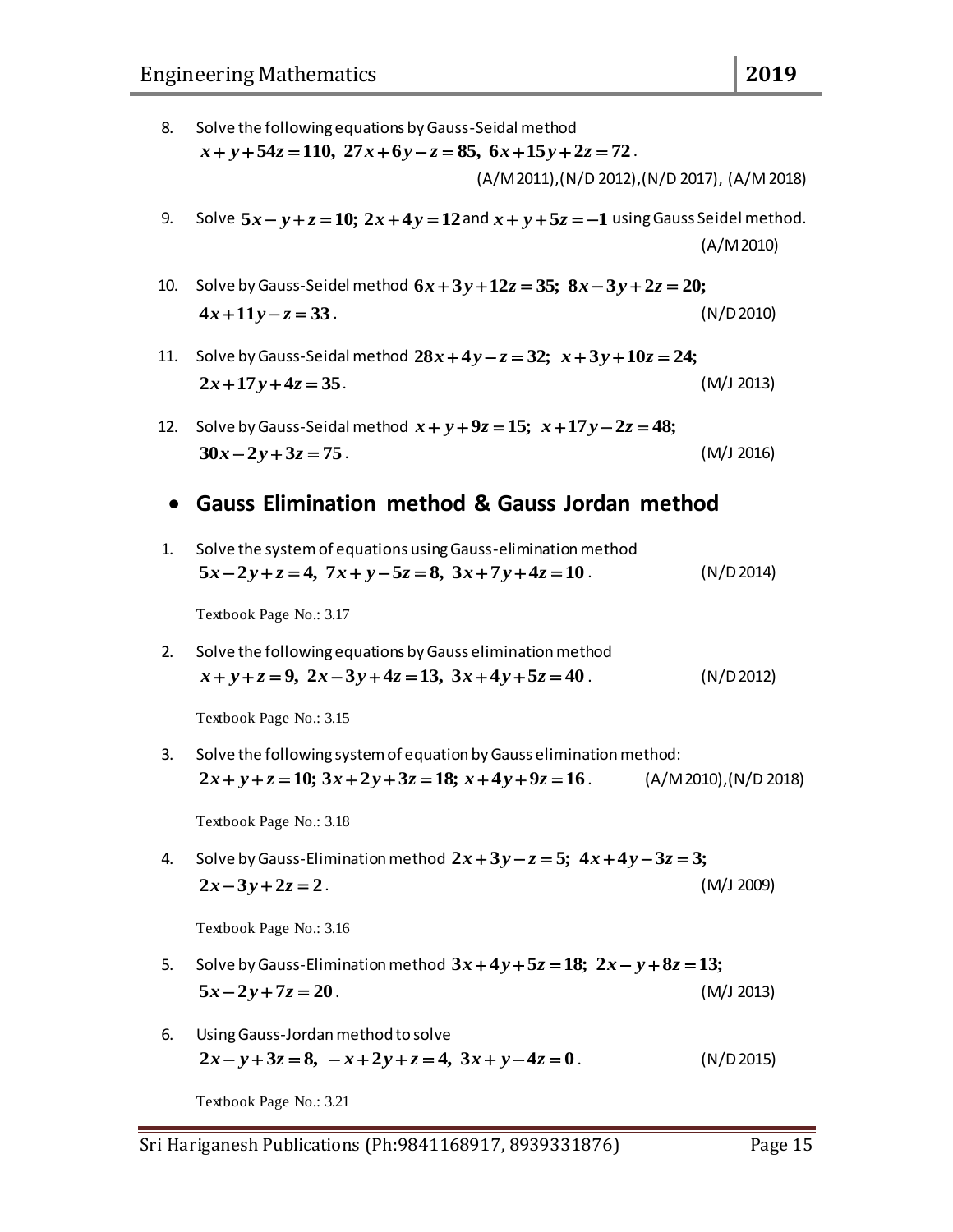7. Using Gauss-Jordan, solve the following system  $10x + y + z = 12$ ;  $2x + 10y + z = 13$ ;  $x + y + 5z = 7$ . (N/D 2010)

Textbook Page No.: 3.20

8. Solve the following equations using Gauss-elimination method  $5x - y = 9$ ,  $-x + 5y - z = 4$ ,  $-y + 5z = -6$ .

- 9. Solve the following system of equation by Gauss-Jordan  $2x + y + 4z = 12$ ;  $8x - 3y + 2z = 20$ ;  $4x + 11y - z = 33$ . (A/M 2018)
- 10. Solve the following equations using Gauss-elimination method  $2x + y + 4z = 12$ ,  $8x - 3y + 2z = 20$ ,  $4x + 11y - z = 33$ . (M/J 2016)
- 11. Solve the following system of equations by Gauss-Elimination method  $2y-3z = -5$ ;  $x + 4y - 7z + t = -8$ ;  $2x - y - t = -4$ ;  $x + y + z = 6$ ; (A/M 2018)
- 12. Solve the system of equations by Gauss-Elimination method  $x_1 + x_2 + x_3 + x_4 = 2$ ;  $2x_1 - x_2 + 2x_3 - x_4 = -5$ ;  $3x_1 + 2x_2 + 3x_3 + 4x_4 = 7$ ;  $x_1 - 2x_2 - 3x_3 + 2x_4 = 5$ . (N/D2013)
- 13. Solve the system of equations by Gauss-Jordan method  $x + y + z + w = 1$ ;  $2x - y + 2z - w = -5$ ;  $3x + 2y + 3z + 4w = 7$ ;  $x - 2y - 3z + 2w = 5$ .(M/J 2013)
- **Matrix inversion by Gauss Jordan method**
- 1. Using Gauss Jordan method, find the inverse  $3 -1 1$ 15  $6 -5$  $5 -2 2$ *A*  $\begin{pmatrix} 3 & -1 & 1 \end{pmatrix}$  $=\begin{pmatrix} 3 & -1 & 1 \\ -15 & 6 & -5 \\ 5 & -2 & 2 \end{pmatrix}$ . (A/M 2018) Textbook Page No.: 3.37 2. Using Gauss Jordon method, find the inverse of **1 1 3** 1  $3 - 3$ 2  $-4$   $-4$  $A = \begin{bmatrix} 1 & 1 & 3 \\ 1 & 3 & -3 \end{bmatrix}$  $=\begin{pmatrix} 1 & 3 & -3 \\ -2 & -4 & -4 \end{pmatrix}$ . Textbook Page No.: 3.40 (A/M 2010),(M/J 2012) 3. If **2 1 1 323 1 4 9**  $A = \begin{pmatrix} 2 & 1 & 1 \\ 3 & 2 & 3 \\ 1 & 4 & 9 \end{pmatrix}$ , find  $A^{-1}$  by Gauss-Jordan method. (N/D 2012) Textbook Page No.: 3.42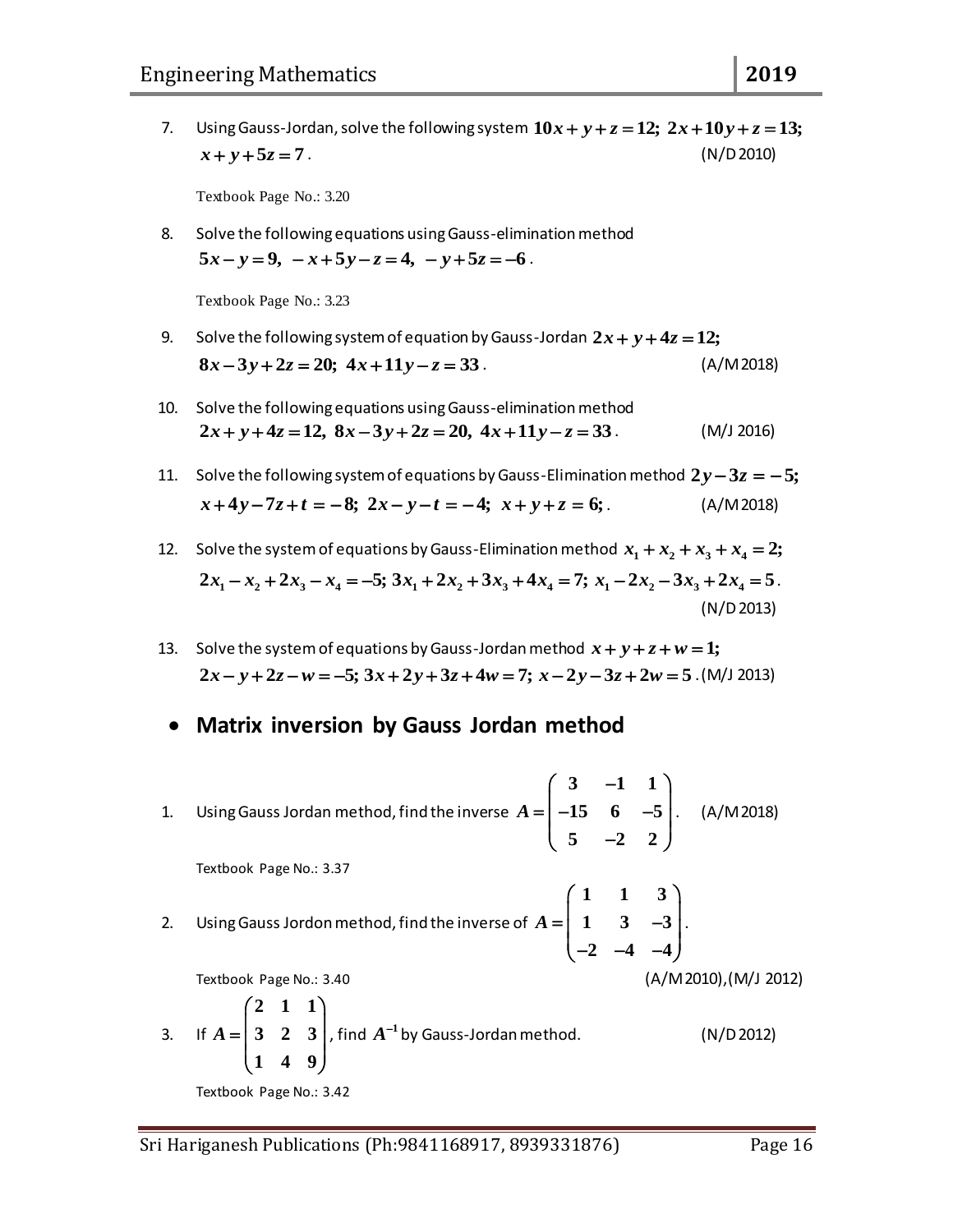4. By Gauss-Jordan method, find the inverse of **4 1 2** 2 3  $-1$  $1 -2 2$  $A = \begin{pmatrix} 4 & 1 & 2 \\ 2 & 3 & -1 \end{pmatrix}$ .  $=\begin{pmatrix} 2 & 3 & -1 \\ 1 & -2 & 2 \end{pmatrix}$ . Textbook Page No.: 3.35 (A/M 2011),(M/J 2016),(N/D 2017) 5. Find the inverse of the matrix **2 1 2 2 2 1 1 2 2**  $\begin{pmatrix} 2 & 1 & 2 \\ 2 & 2 & 1 \end{pmatrix}$  $\begin{pmatrix} 2 & 2 & 1 \\ 1 & 2 & 2 \end{pmatrix}$  by Gauss-Jordan method. (N/D 2013) 6. Find the inverse of the matrix  $1 -1 1$  $1 -2 4$ **1 2 2** *A*  $(1 -1 1)$  $=\begin{pmatrix} 1 & -2 & 4 \ 1 & 2 & 2 \end{pmatrix}$  using Gauss-Jordan method. (N/D 2014) Textbook Page No.: 3.44 7. Find the inverse of **0 1 1 1 2 0**  $3 -1 -4$  $A = \begin{pmatrix} 0 & 1 & 1 \\ 1 & 2 & 0 \\ 3 & -1 & -4 \end{pmatrix}$ using Gauss-Jordon method. (N/D 2010) Textbook Page No.: 3.44 8. By Gauss Jordan elimination method, find the inverse of the matrix **2 1 1**  $1 \t 0 \t -1$ **2**  $-1$  **2**  $\begin{pmatrix} 2 & 1 & 1 \\ 1 & 0 & -1 \\ 2 & -1 & 2 \end{pmatrix}$ . (M/J 2014) **Eigen values of a matrix by Power method** 1. Using the power method, find the largest eigenvalue and the corresponding eigenvector for the matrix 1 4 3 2  $A = \begin{pmatrix} 1 & 4 \\ 3 & 2 \end{pmatrix}$ . Let  $X_0$ 1 0  $X_0 = \begin{pmatrix} 1 \\ 0 \end{pmatrix}$ . (A/M 2018)

Textbook Page No.: 3.44

2. Find the dominant eigenvalue of  $1 \quad 3 \quad -1$ **3 2 4 1 4 10**  $\begin{pmatrix} 1 & 3 & -1 \end{pmatrix}$  $\begin{array}{ccc} \n\end{array}$  2 2 4  $\begin{array}{ccc} \n\end{array}$  $\begin{pmatrix} 3 & 2 & 4 \\ -1 & 4 & 10 \end{pmatrix}$  by power method. (N/D 2012)

Textbook Page No.: 3.50

3. Find all the eigenvalue of **1 6 1 1 2 0 0 0 3**  $A = \begin{pmatrix} 1 & 6 & 1 \\ 1 & 2 & 0 \\ 0 & 0 & 3 \end{pmatrix}$  using power method. Using

$$
x_1 = (1,0,0)^T
$$
 as initial vector. (N/D 2010)  
Textbook Page No.: 3.47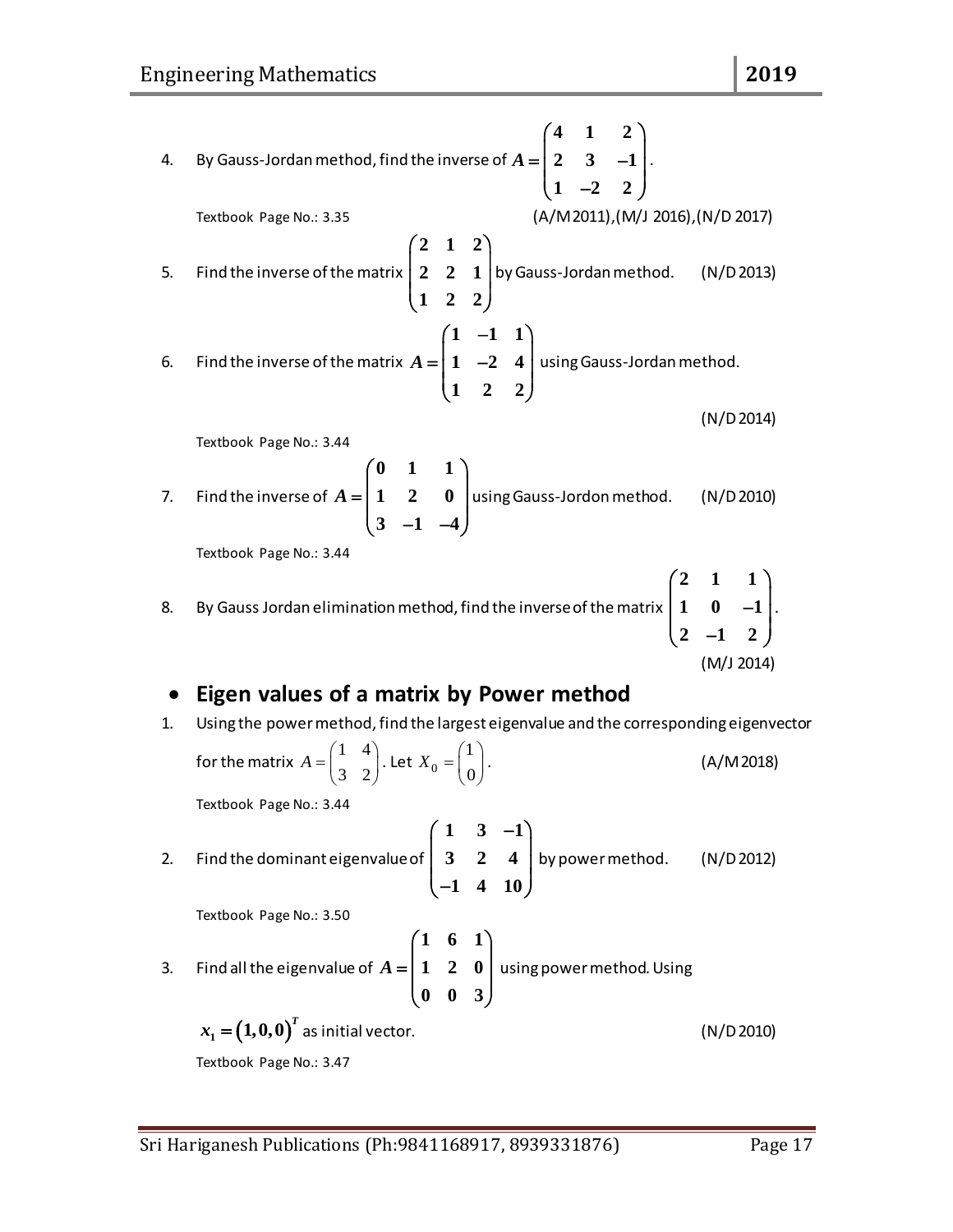4. Find the numerically largest eigenvalue of **25 1 2 1 3 0** 2 0  $-4$  $A = \begin{pmatrix} 25 & 1 & 2 \\ 1 & 3 & 0 \\ 2 & 0 & -4 \end{pmatrix}$  and the corresponding

eigenvector. (A/M 2013),(N/D 2017),(M/J 2016)

Textbook Page No.: 3.45

5. Find the dominant eigenvalue and its eigenvector of the matrix by power method

$$
A = \begin{pmatrix} 5 & 0 & 1 \\ 0 & -2 & 0 \\ 1 & 0 & 5 \end{pmatrix}.
$$
 (N/D 2014)

Textbook Page No.: 3.52

6. Using power method, find all the eigenvalues of **5 0 1**  $0 \t -2 \t 0$ **1 0 5**  $A = \begin{bmatrix} 5 & 0 & 1 \\ 0 & -2 & 0 \end{bmatrix}$ .  $=\begin{pmatrix} 0 & -2 & 0 \\ 1 & 0 & 5 \end{pmatrix}$ . . (M/J 2013)

Textbook Page No.: 3.52

7. Determine the largest eigenvalue and the corresponding eigenvector of the matrix

$$
A = \begin{pmatrix} 1 & 6 & 1 \\ 1 & 2 & 0 \\ 0 & 0 & 3 \end{pmatrix}
$$
 with the initial vector  $X^{(0)} = [1,1,1]^T$ . (A/M2010)

8. Find the numerically largest eigenvalue of 
$$
A = \begin{pmatrix} 1 & -3 & 2 \\ 4 & 4 & -1 \\ 6 & 3 & 5 \end{pmatrix}
$$
 by power method.  
(M/J 2012),(M/J 2014)

9. Find the largest eigenvalue of the matrix 
$$
\begin{pmatrix} 2 & -1 & 0 \ -1 & 2 & 0 \ 0 & -1 & 0 \end{pmatrix}
$$
 by power method. Also find its corresponding eigenvector. (N/D 2013)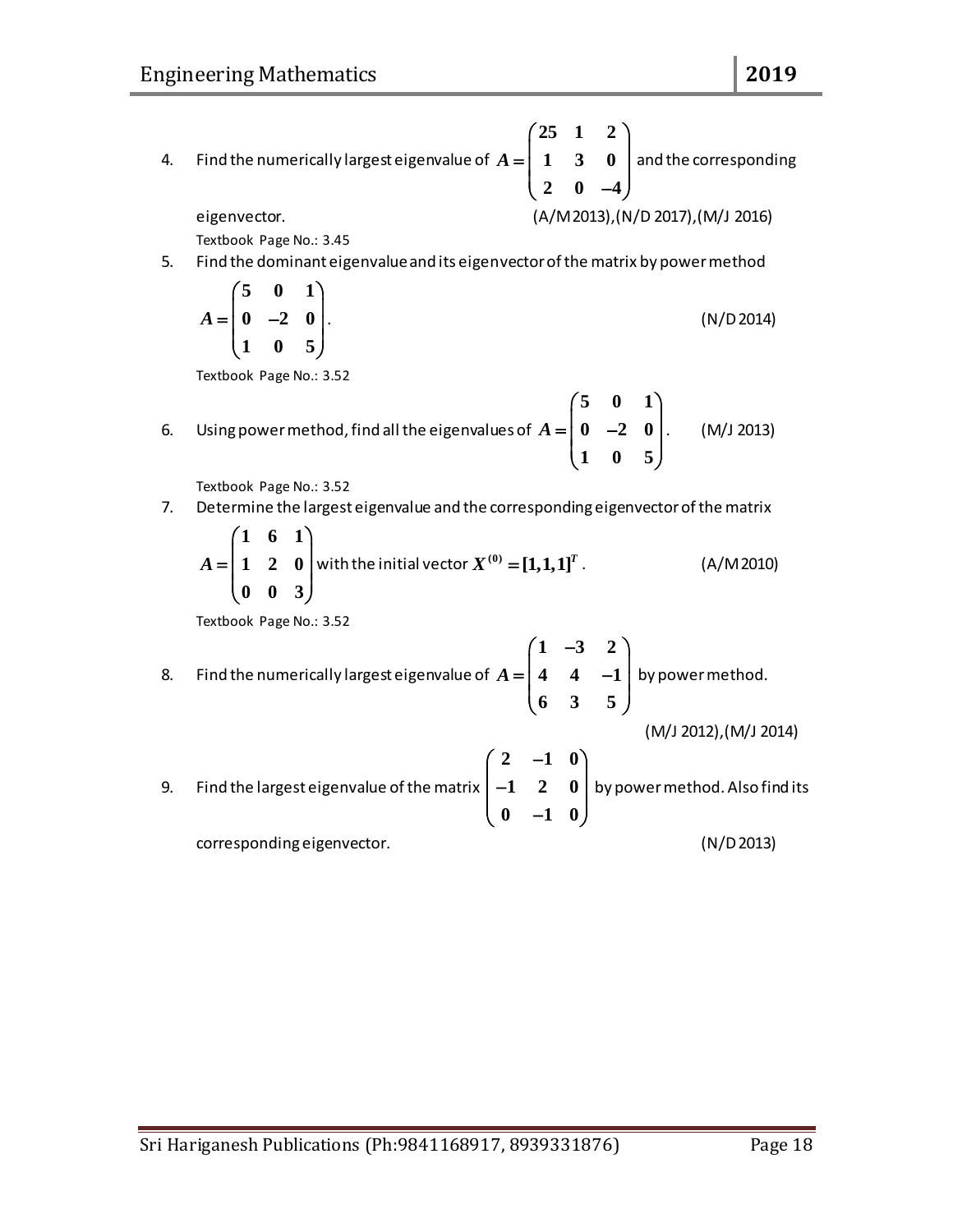### **Unit – IV (Interpolation, Numerical Differential & Integration)**

#### **Lagrange's & Newton's divided difference interpolation**

1. Using Lagrange's interpolation formula, find the polynomial f(x) from the following data:

(N/D 2017)

x: 0 1 4 5 f(x): 4 3 24 39

2. Using Lagrange's interpolation formula, find *y***(10)** from the following table. (A/M 2011)

*x* : 5 6 9 11 *y* : 12 13 14 16

Textbook Page No.: 4.4

3. Using Lagrange's interpolation, find the value of  $f(3)$  , from the following table:

(M/J 2012)

$$
\begin{array}{cccccc}\nx: & 0 & 1 & 2 & 5 \\
f(x): & 2 & 3 & 12 & 147\n\end{array}
$$

Textbook Page No.: 4.5

4. Using Lagrange's method, find the value of  $f(3)$  from the following table: (N/D 2013)

$$
x: 0 1 2 3 \nf(x): 2 3 12 147
$$

Textbook Page No.: 4.5

5. Use Lagrange's formula to fit a polynomial to the following data hence find  $y(x=1)$ . (N/D 2010)

$$
\begin{array}{cccccc}\nx: & -1 & 0 & 2 & 3 \\
y: & -8 & 3 & 1 & 12\n\end{array}
$$

6. Find polynomial  $f(x)$  by using Lagrange's formula and hence find  $f(4)$  for

(M/J 2014)

| $f(x):$   24   120   336   720 |  |  |
|--------------------------------|--|--|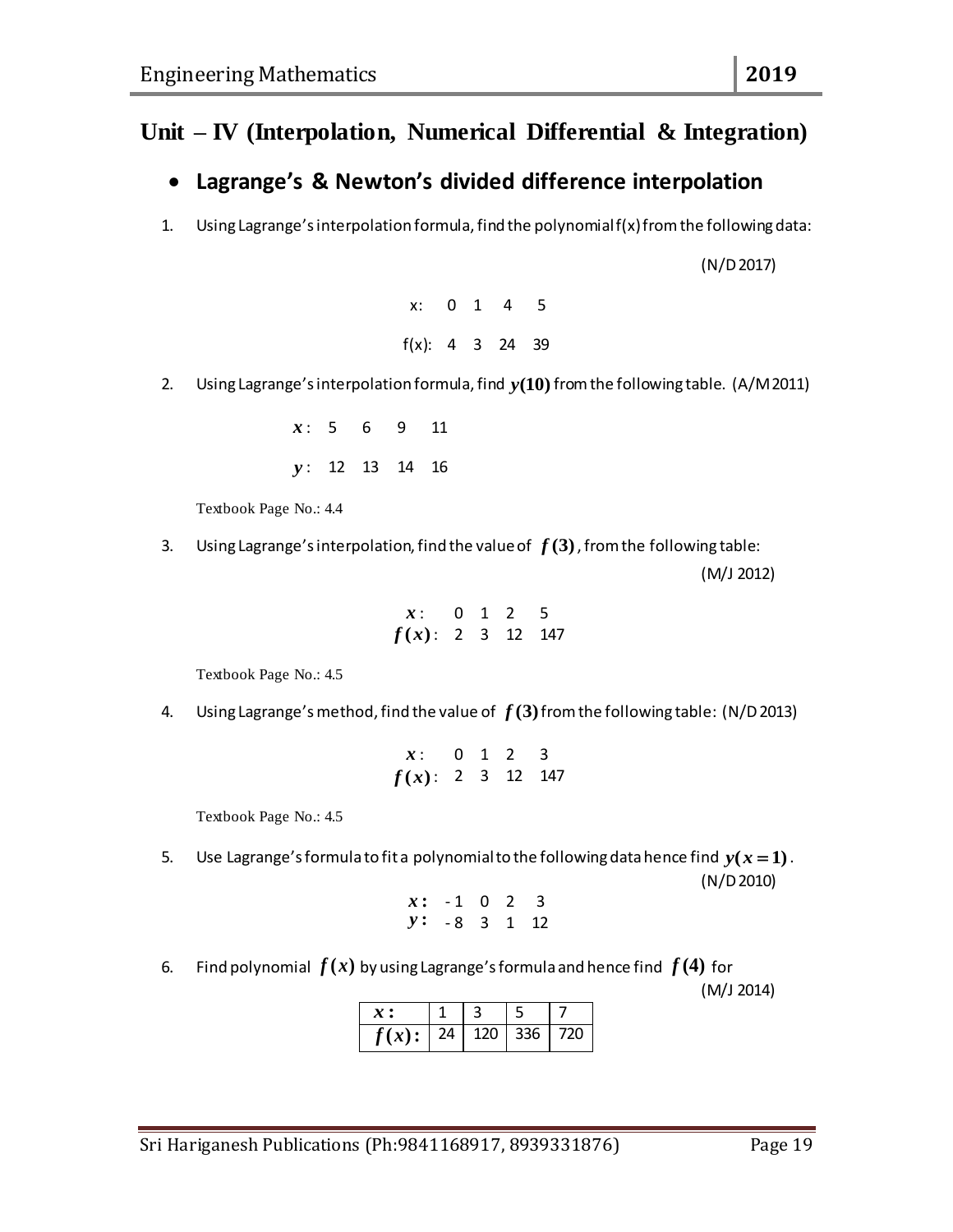7. Given the table of values

|              | 50 |                                 |  |
|--------------|----|---------------------------------|--|
| $\forall x:$ |    | $3.684$   3.732   3.779   3.825 |  |

Use Lagrange's formula to find **3**

8. From the following values, find  $f(x)$  and hence find  $f(6)$  by Newton's divided difference formula. (N/D 2017)

|          | <u>.</u> |   | 8 |
|----------|----------|---|---|
| £1<br>۱. | 5        | 5 | 4 |

Textbook Page No.: 4.17

9. Use Newton divided difference formula to calculate  $f(3), f'(3)$  and  $f''(3)$  from the following table: (A/M 2010)

| $f(x)$ : | 14 | 15 | 5 | 6 | 19 |
|----------|----|----|---|---|----|

10. Using Newton's divided difference formula, find the values of  $f(2), f(8)$  and  $f(15)$ given the following table. (A/M 2011),(M/J 2013),(N/D 2013)

> *x* **:** 4 5 7 10 11 13  $f(x)$ : 48 100 294 900 1210 2028

Textbook Page No.: 4.14

11. Given the set of tabulated points  $(1,-3), (3,9), (4,30)$  and  $(6,132)$  obtain the value of  $y$  when  $x = 2$  using Newton's divided difference formula. (N/D 2014)

Textbook Page No.: 4.10

12. Find the cubic polynomial  $y(x)$ 

$$
x: \t-1 \t 0 \t 2 \t 3\n y(x): \t-8 \t 3 \t 1 \t 12
$$

- **Newton's forward and backward difference interpolation**
- 1. Interpolate *y***(12)**

| $\boldsymbol{x}$         |  | $10 \mid 15 \mid 20 \mid 25 \mid 30 \mid 35 \mid$ |  |
|--------------------------|--|---------------------------------------------------|--|
| $y(x)$ 35 33 29 27 22 14 |  |                                                   |  |

**53** . (N/D 2014)

 $(N/D 2012)$ 

 $(N/J 2016)$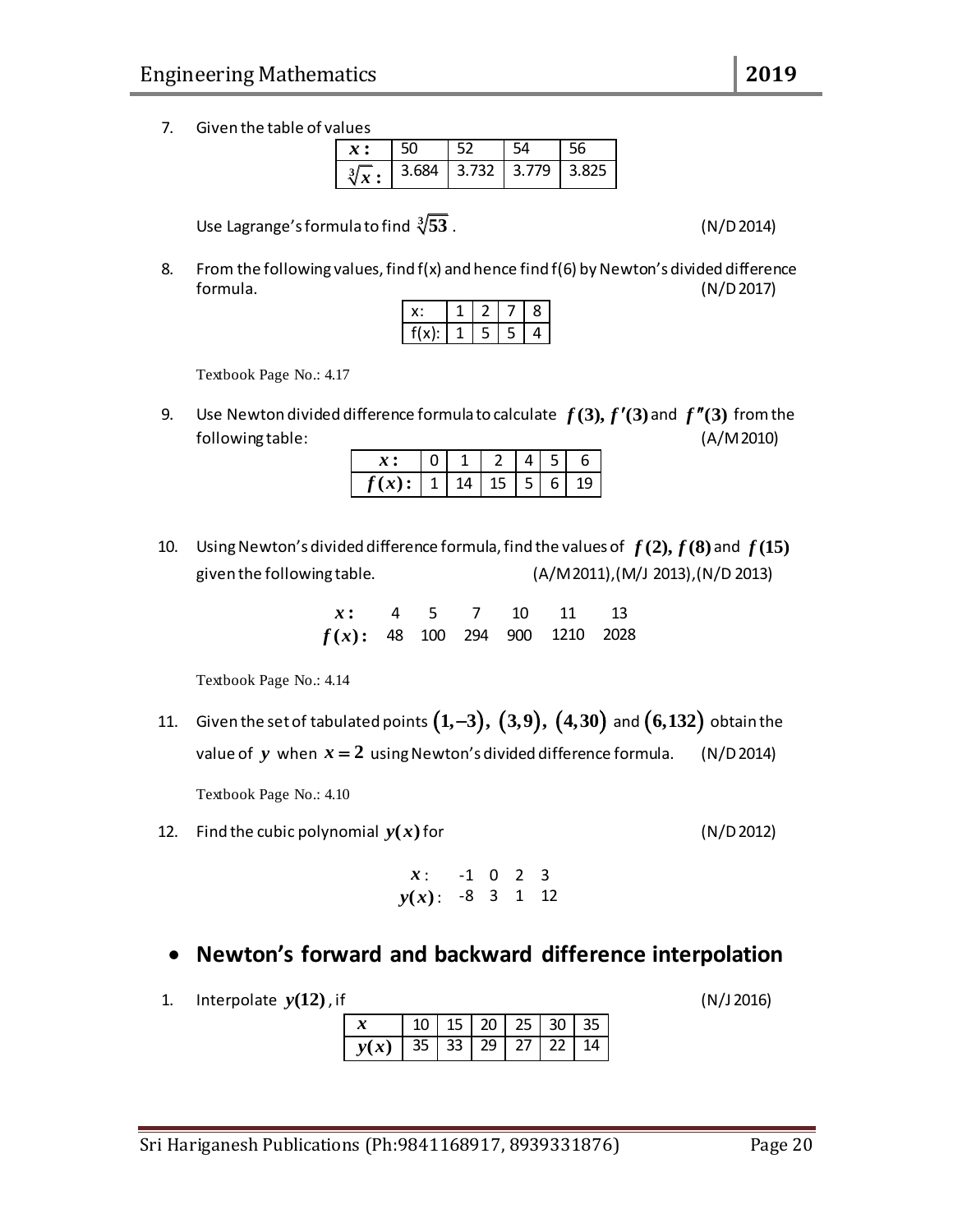2. Using Newton's forward interpolation formula, find the polynomial  $f(x)$  satisfying the following data. Hence evaluate  $f(x)$  at *x* **5**. (M/J 2012)

$$
\begin{array}{cccccc}\nx: & 4 & 6 & 8 & 10 \\
f(x): & 1 & 3 & 8 & 16\n\end{array}
$$

Textbook Page No.: 4.20

3. Construct Newton's forward interpolation polynomial for the following data:

| x                      |  | <u>/I</u> | ר |
|------------------------|--|-----------|---|
| $\mathfrak{r}$ ,<br>17 |  |           |   |

and hence find  $f(3.5)$ ,  $f'(3.5)$ . (M/J 2014)

4. Find  $y(1976)$  from the following  $( N/D 2010)$ 

|  | $x :$   1941   1951   1961   1971   1981   1991 |    |  |
|--|-------------------------------------------------|----|--|
|  | ാവ                                              | 36 |  |

5. From the following table of half-yearly premium for policies maturing at different ages, estimate the premium for policies maturing at age 46 and 63. (A/M 2011)

| Age $x$ : 45                              |  | 50 55 60 | 65 |
|-------------------------------------------|--|----------|----|
| Premium y: 114.84 96.16 83.32 74.48 68.48 |  |          |    |

6. Find *y***(22)** , given that (N/D 2012)

*x* : : 20 25 30 35 40 45 *y x***( )** : 354 332 291 260 231 204

#### **Approximation of derivatives using interpolation**

1. Find the first derivative of  $f(x)$  at  $x = 0.4$  from the following table:  $(A/M 2018)$ 

| $\overline{\mathbf{v}}$<br>$\lambda$ | U.L | -<br>◡.←  | U.S     | U.4                  |
|--------------------------------------|-----|-----------|---------|----------------------|
| f(x)                                 |     | 2140<br>. | 1.34986 | ດາ<br><b>T'42TOT</b> |

2. Find the first two derivatives of  $x^{1/3}$  at  $x=56$  , given the table below: (A/M 2018)

| $\mathbf{A}$<br>↗     | 50     | - 4<br>ᇰᆂ    | 52                | --<br>ر ر             | -<br>54          | --<br>ر ر | 56     |
|-----------------------|--------|--------------|-------------------|-----------------------|------------------|-----------|--------|
| $\sqrt{2}$<br>$=$<br> | 3.6840 | 7084<br>ر. د | 7325<br>-<br>J. 1 | 7563<br>∽<br><u>.</u> | 7798<br><u>.</u> | 3.8030    | 3.8259 |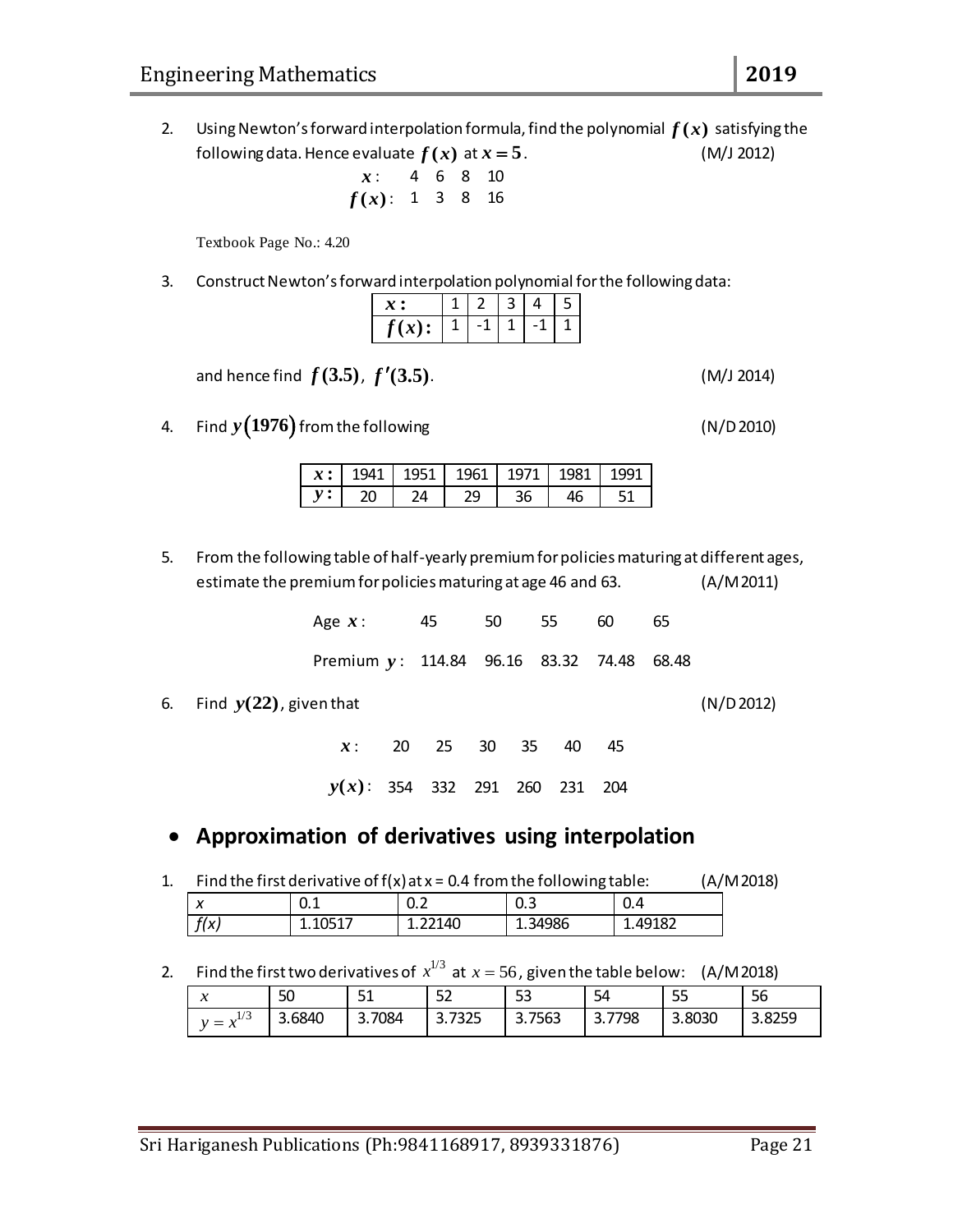*y* **:**

*x* :

*x* :

- Sri Hariganesh Publications (Ph:9841168917, 8939331876) Page 22
	-

| x: 0 2 3 4 7 9               |  |  |  |
|------------------------------|--|--|--|
| $y(x)$ : 4 26 58 112 466 922 |  |  |  |

| , if |                     |  |  |  |
|------|---------------------|--|--|--|
|      | $x: -1 \t0 \t2 \t3$ |  |  |  |

 $y(x)$ : -8 3 1 12

- 
- 8. Find *y***(1)**

9. Find *y***(1)**

- 
- $\sin x$ : 0.9916 0.9857 0.9781 0.9691 0.9584
- *x* : 1.7 | 1.74 | 1.78 | 1.82 | 1.86

| population in 1931, 1941, 1961 and 1971.                                                                                                                                                                                                                                                                                                                  |      |               |                 | (M/J 2013) |  |
|-----------------------------------------------------------------------------------------------------------------------------------------------------------------------------------------------------------------------------------------------------------------------------------------------------------------------------------------------------------|------|---------------|-----------------|------------|--|
| $\lambda$ and $\lambda$ and $\lambda$ and $\lambda$ and $\lambda$ and $\lambda$ and $\lambda$ and $\lambda$ and $\lambda$ and $\lambda$ and $\lambda$ and $\lambda$ and $\lambda$ and $\lambda$ and $\lambda$ and $\lambda$ and $\lambda$ and $\lambda$ and $\lambda$ and $\lambda$ and $\lambda$ and $\lambda$ and $\lambda$ and $\lambda$ and $\lambda$ | 1001 | $1011$ $1051$ | 10 <sub>0</sub> |            |  |

| oulation in 1931, 1941, 1961 and 1971. |      |           |        | (M,  |
|----------------------------------------|------|-----------|--------|------|
| Year $x$ :                             | 1931 | 1941 1951 | - 1961 | 1971 |

| 6. The population of a certain town is given below. Find the rate of growth of the |                     |
|------------------------------------------------------------------------------------|---------------------|
| population in 1931, 1941, 1961 and 1971.                                           | (M/J <sub>2</sub> ) |

5. Find the first and second derivatives of  $f(x)$  at  $x = 1.5$ 

| Population in thousands $y: 40.62 60.80 79.95 103.56 132.65$ |  |  |  |
|--------------------------------------------------------------|--|--|--|
|                                                              |  |  |  |
|                                                              |  |  |  |

7. Find the value of  $cos(1.74)$ , using suitable formula from the given data. (N/D 2017)

4. From the follo *x* and *y* , obtain *dy dx x* **:**

| owing table of values of $\displaystyle{x}$ and $\displaystyle{y}$ , obtain $\displaystyle{\frac{dy}{dx}}$ and $\displaystyle{\frac{d^2y}{dx^2}}$ |  |
|---------------------------------------------------------------------------------------------------------------------------------------------------|--|
|                                                                                                                                                   |  |

: 0 1 2 3 4  $f(x)$ : 1 2.718 7.381 20.086 54.598

|     |     |     |     |     |     | (A/M 2010) |
|-----|-----|-----|-----|-----|-----|------------|
|     |     |     |     |     |     |            |
| 1.0 | 1.2 | 1.6 | 1.8 | 2.0 | 2.2 |            |

2.7183 3.3201 4.0552 4.9530 6.0496 7.3891 9.0250

|                         |  | $f(x)$ : 3.375 7.000 13.625 24.000 38.875 59.000 |  |
|-------------------------|--|--------------------------------------------------|--|
| Textbook Page No.: 4.34 |  |                                                  |  |

: 1.5 2.0 2.5 3.0 3.5 4.0

3. Compute  $f'(0)$  and  $f''(4)$  from the following data:  $(N/D 2012)$ 

for  $x = 1.2$ .

 $(N/D 2014)$ 

 $(M/J 2016)$ 

 $(N/D 2012)$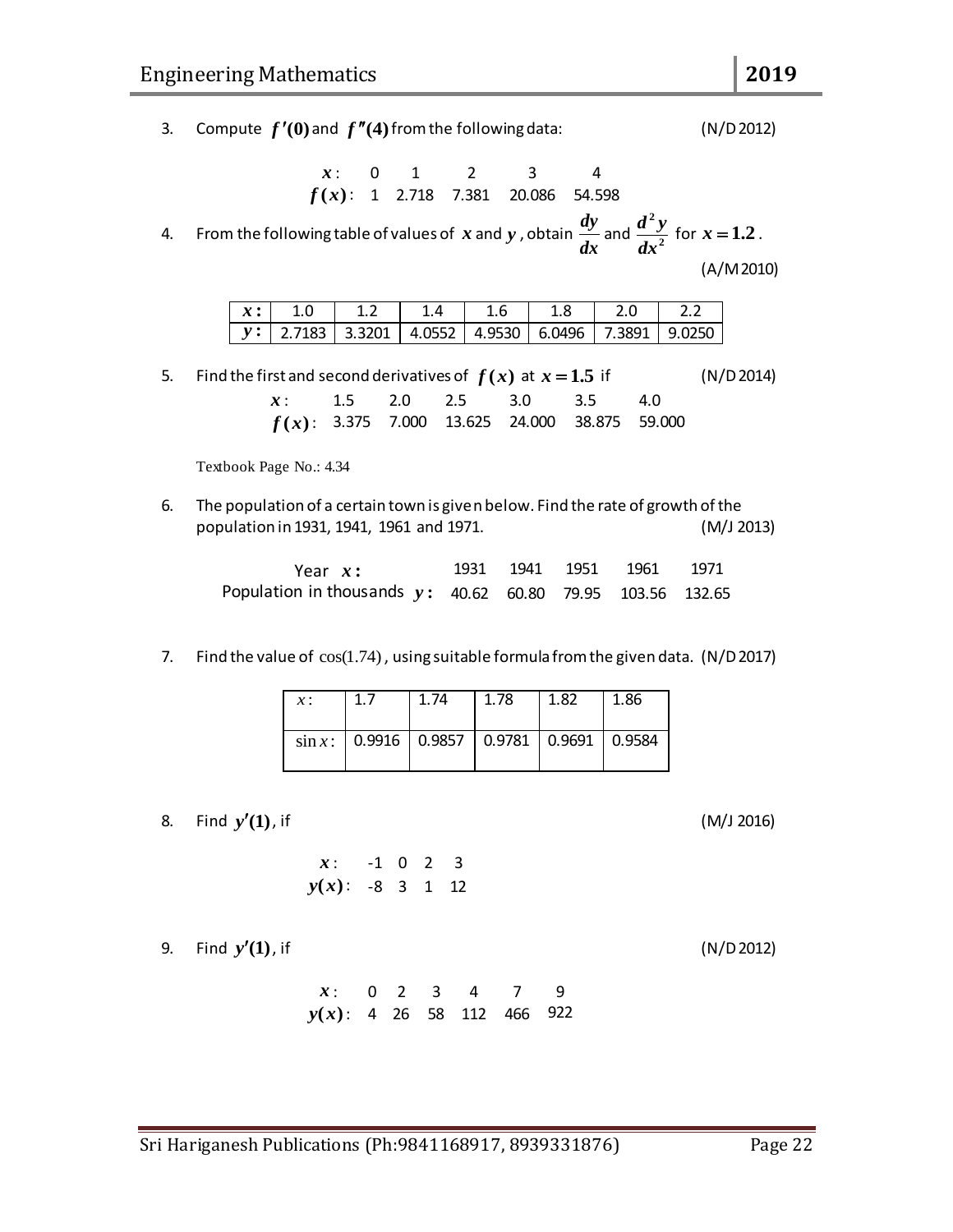## **Numerical integration using Trapezoidal & Simpson's Rule**

1. Evaluate **1 2 1 1** *dx*  $\int_{-1}^{1} \frac{dx}{1+x^2}$  by Trapezoidal rule, dividing the range into eight equal parts.

Textbook Page No.: 4.42 (M/J 2016)

- 2. Evaluate 2 0  $\int e^x dx$  by using Trapezoidal rule taking 6 sub intervals. (A/M 2018)
- 3. Evaluate **1 0 1** *dx*  $\int\limits_0^{+\infty} \frac{dx}{1+x}$  by using Simpson's one-third rule and hence deduce the value of

$$
\log_e 2. \tag{M/J 2014}
$$

4. Evaluate **/2 0**  $\int_0^{\pi/2} \sin x \ dx$  , by trapezoidal and Simpson's  $\Big(\frac{1}{3}\Big)$  $\left(\frac{1}{3}\right)$ rules by dividing the range into 10 equal parts. Verify your answer with integration. (N/D 2012),(M/J 2013) Textbook Page No.: 4.45

5. Taking  $h = \frac{4}{5}$  $h = \frac{\pi}{\epsilon}$ , evaluate **2 0**  $\int\limits_0^{2\pi} \sin x\ dx$  by Simpson's 1/3 rule. Verify the answer with integration. (N/D 2010)

- 6. Evaluate **2 2**  $\int_{0}^{1} x^{2} + x + 1$  $\int_{0}^{2} \frac{dx}{x^2 + x + 1}$  to three decimals, dividing the range of integration into 8 equal parts using Simpson's rule. (M/J 2012)
- 7. Evaluate **1 2 0 1** *dx*  $\int_{0}^{2\pi} \frac{dx}{1+x^2}$  by Simpson's (1/3) rule, dividing the range into four equal parts. (M/J 2016)
- 8. Evaluate **6 0 1 1** *dx*  $\int\limits_0^{\cdot} \frac{1}{1+x} \;dx$  using Trapezoidal rule. Verify the answer with direct integration. Textbook Page No.: 4.47 (N/D 2010)
- 9. The table below gives the velocity  $\boldsymbol{V}$  of a moving particle at time  $\boldsymbol{t}$  seconds. Find the distance covered by the particle in 12 seconds and also the acceleration at  $t=2$ seconds, using Simpson's rule. (A/M 2011)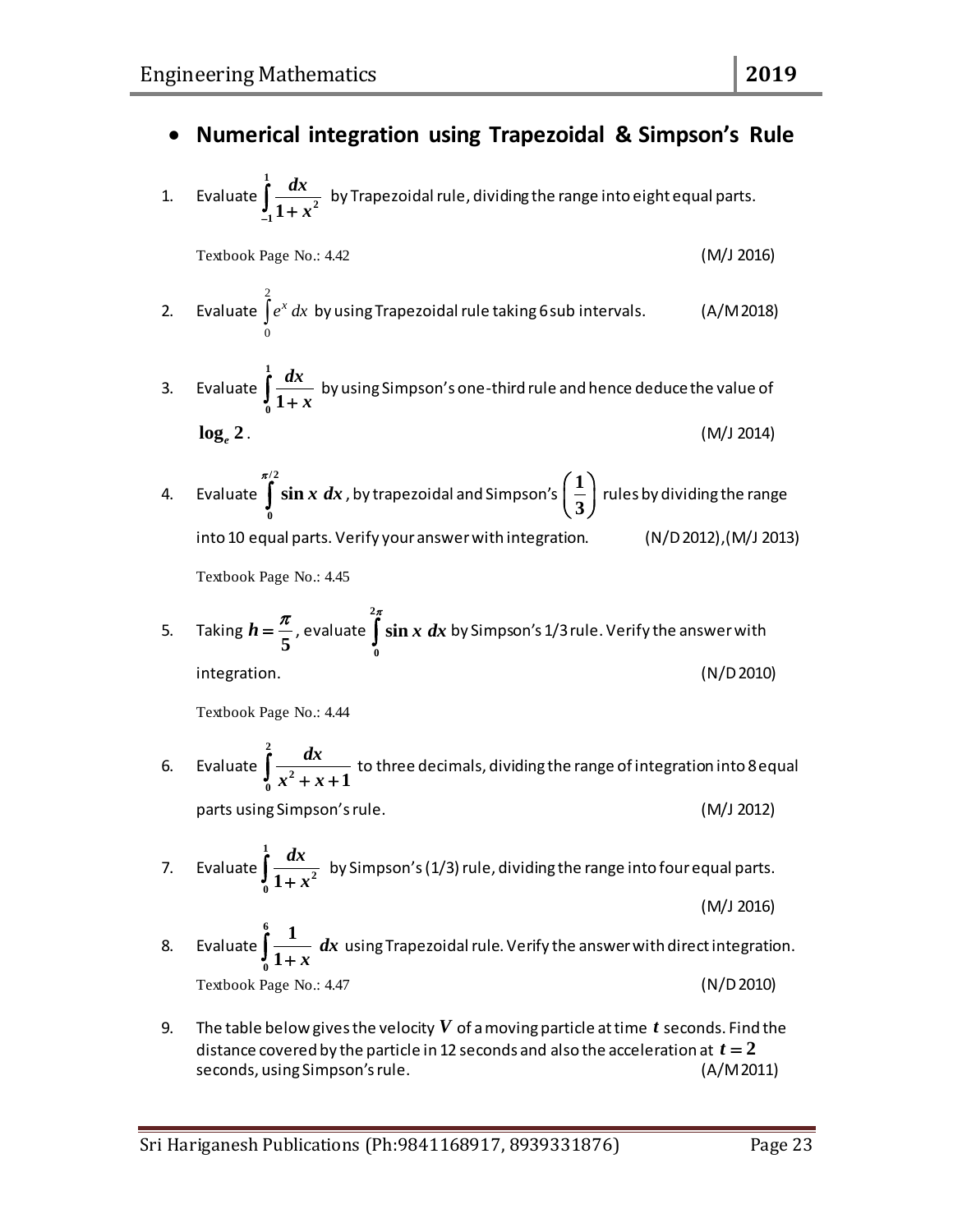: 0 2 4 6 8 10 12 *V* : 4 6 16 34 60 94 136

10. The velocity  $v$  of a particle at a distance  $s$  form a point on its path is given as follows:

*s* in meter: 0 in meter: 0 10 20 30 40 50 60 *v* m/sec: m/sec: 47 58 64 65 61 52 38

Estimate the time taken to travel 60 meters by using Trapezoidal rule and Simpson's rule. (M/J 2014)

Textbook Page No.: 4.51

11. The velocities of a car (running on a straight road) at intervals of 2 minutes are given below. (N/D 2014)

| l Time in minutes:                               |  |  | 4 6 8 10 12 |  |
|--------------------------------------------------|--|--|-------------|--|
| Velocities in km/hr:   0   22   30   27   18   7 |  |  |             |  |

Apply Simpson's rule to find the distance covered by the car.

12. A rocket is launched from the ground. Its acceleration is registered during the first 80 seconds and is in the table below. Using trapezoidal rule and Simpson's 1/3 rule, find the velocity of the rocket at  $t = 80$  $(A/M 2010)$ 

| $t(\sec)$ :                                                                              | $0 \mid 10$ | $\begin{array}{c} \n \begin{array}{c} \n 20 \n \end{array} \n \end{array}$ | $\vert$ 30 | -40 | 50 | 60 | 80 |
|------------------------------------------------------------------------------------------|-------------|----------------------------------------------------------------------------|------------|-----|----|----|----|
| $\mid$ t(cm / sec):   30   31.63   33.34   35.47   37.75   40.33   43.25   46.69   40.67 |             |                                                                            |            |     |    |    |    |

#### **Double integrals by Trapezoidal and Simpsons's rules**

F: 0 2 4 6 8 30 12<br>
IO. The velocity  $y$  of a particle at a distance s forma point on its path is given as follows:<br>
simmeter. 0 10 20 30 40 50 60<br>
Estimate the time taken to travel 60 meters (Pri 28 6 16 22 38<br>
Estimate 1. Using Trapezoidal rule, evaluate **2 2** <sup>2</sup> . .<sup>2</sup> **1 1** *dxdy*  $\iint \frac{dxdy}{x^2 + y^2}$  numerically with  $h = 0.2$  along x direction and  $k = 0.25$  along y -direction. (M/J 2012)

Textbook Page No.: 4.56

2. Evaluate 
$$
\int_{0}^{1} \int_{0}^{1} \frac{1}{1+x+y} dx dy
$$
 by trapezoidal rule. (N/D 2014)

Textbook Page No.: 4.57

3. Evaluate 
$$
\int_{1}^{1.2} \int_{1}^{1.4} \frac{dx dy}{x + y}
$$
 by trapezoidal formula by taking  $h = k = 0.1$ .

Textbook Page No.: 4.59 (A/M 2010),(N/D 2017)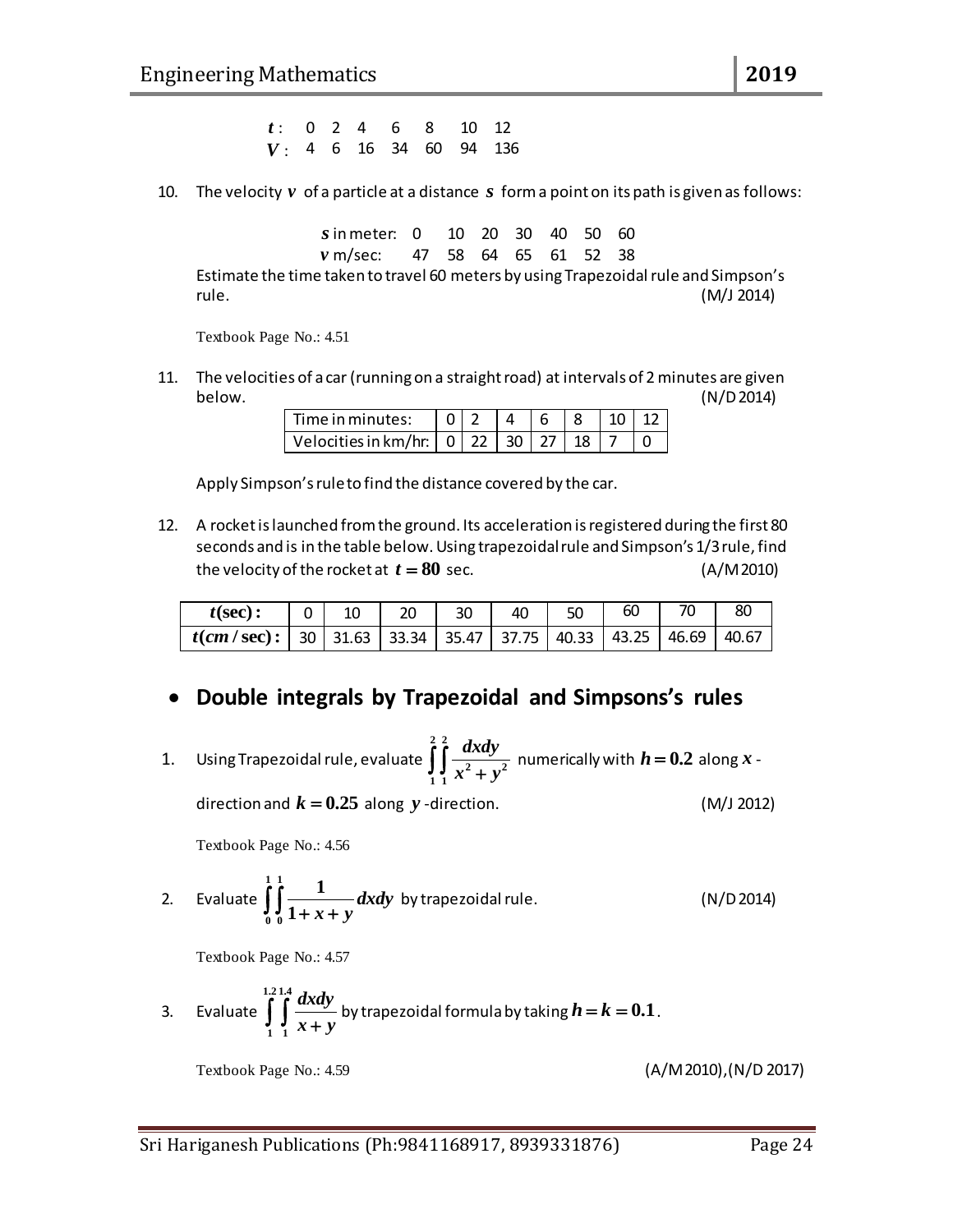4. Using Trapezoidal rule, evaluate 
$$
\int_{1}^{2} \int_{1}^{2} \frac{dx dy}{x+y}
$$
 with  $h = k = 0.5$ . (M/J 2016)

5. Evaluate 
$$
\int_{0}^{2} \int_{0}^{1} 4xy \, dxdy
$$
 using Simpson's rule by taking  $h = \frac{1}{4}$  and  $k = \frac{1}{2}$ .(N/D 2012)

6. Evaluate 
$$
\int_{0}^{1/2} \int_{0}^{1/2} \frac{\sin(xy)}{1+xy} dxdy
$$
 using Simpson's rule with  $h = k = \frac{1}{4}$ .  
(M/J 2012), (M/J 2014)

Textbook Page No.: 4.64

7. Evaluate 
$$
\int_{1}^{1.2} \int_{2}^{2.4} \frac{1}{xy} dx dy
$$
 using Simpon's one-third rule. (M/J 2013)

Textbook Page No.: 4.64

8. Using Simpson's 1/3 rule, to evaluate 
$$
\int_{0}^{1} \frac{dxdy}{1+xy}
$$
 with  $\Delta x = \Delta y = 0.25$ . (A/M 2018)

#### **Unit – V (Numerical Solution of Ordinary Differential Eqns.)**

#### **Taylor's series, Euler's and Modified Euler's method**

1. Using Taylor series method, find the value of  $y$  at  $x=0.1$ , if  $y$  satisfies the equation  $\frac{dy}{dx} = x^2 - y$ *dx*  $x = x^2 - y$  given that  $y = 1$  when  $x = 0$  , correct to 3 decimal places.

Textbook Page No.: 5.4 (N/D 2017),(N/D2018)

2. Using Taylor's series method, find y at  $x = 0.1$  if  $\frac{dy}{dx} = x^2y - 1$ ,  $y(0) = 1$  $= x^2 y - 1, y(0) = 1.$ 

- 3. Apply Taylor series method to find and approximate value of  $\ y\,$  when  $\ x=0.1,\,0.2$ given that  $\frac{dy}{dx} = x + y$ ,  $y(0) = 1$ *dx*  $= x + y, \ y(0) = 1.$  (M/J 2014)
- 4. Given  $y'=x^2$ *y'* =  $x^2 - y$ ,  $y(0) = 1$ ,  $y(0.1) = 0.9052$ ,  $y(0.2) = 0.8213$ , find  $y(0.3)$  using  $y' = x^2 - y$ ,  $y(0) = 1$ ,  $y(0.1) = 0.9052$ ,  $y(0.2) = 0.8213$ , find  $y(0.3)$  using Taylor's series method. (N/D 2013)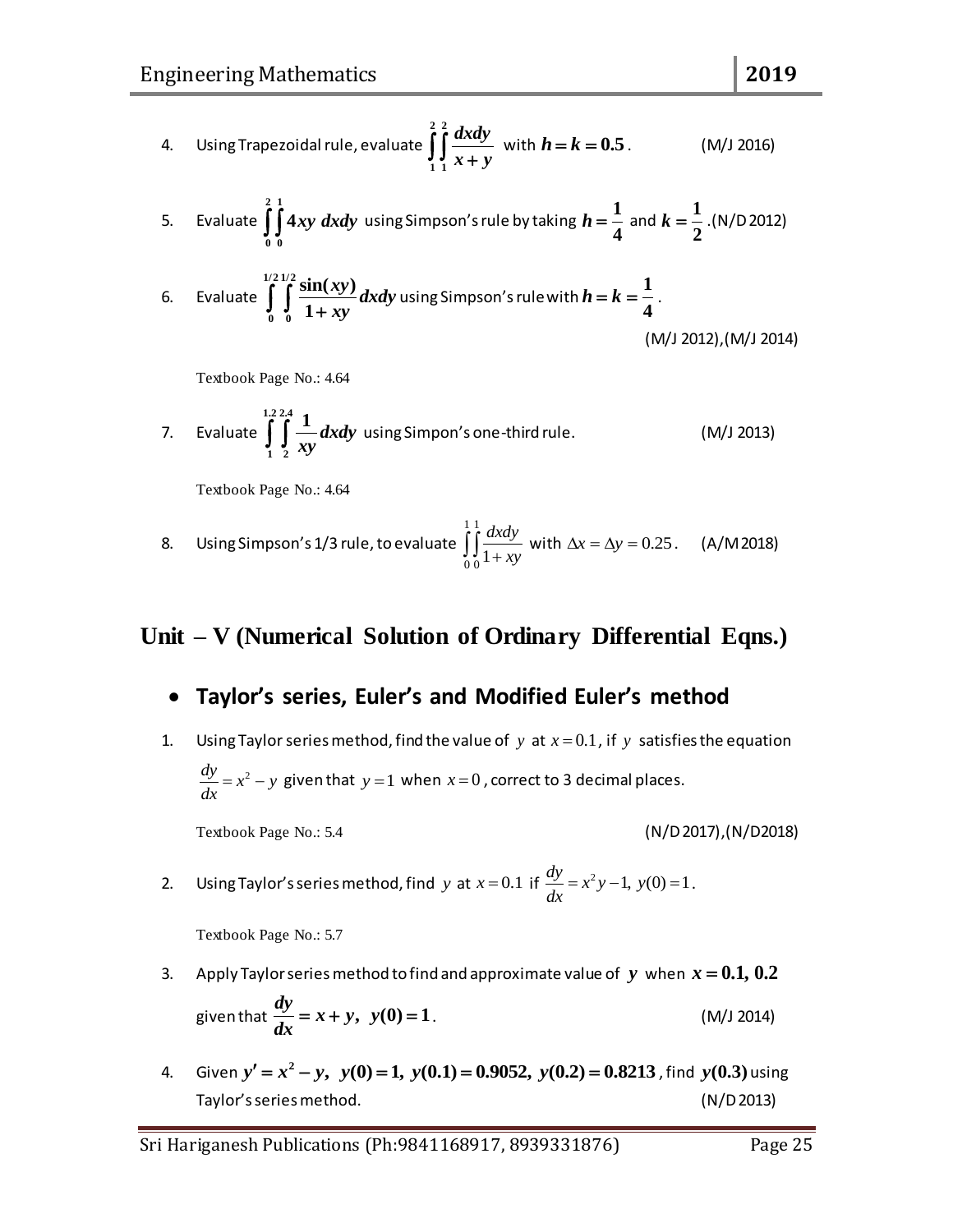- 5. Using Taylor method, compute  $y(0.2)$  and  $y(0.4)$  correct to 4 decimal places given  $\frac{dy}{dx} = 1 - 2xy$ *dx*  $= 1-2xy$  and  $y(0) = 0$ , by taking *h* **0.2**. (A/M 2011)
- 6. Solve  $y' = y^2 + x$ ,  $y(0) = 1$  using Taylor series method for  $y(0.1)$  and  $y(0.2)$ .
- 7. By Taylor series method find  $y(0.1), y(0.2)$  and  $y(0.3)$  if  $\frac{dy}{dx} = x y^2$ ,  $y(0) = 1$ *dx*  $= x - y^2$ ,  $y(0) = 1$ . (N/D 2012)
- 8. Given  $\frac{dy}{dx} = 1 + y^2$ *dx*  $x = 1 + y^2$  , where  $x = 0$  , find  $y(0.2)$ ,  $y(0.4)$  and  $y(0.6)$  , using Taylor series method. (A/M 2010)
- 9. Solve by Taylor's method to find an approximate value of  $y$  at  $x = 0.2$  for the differential equation  $\frac{dy}{dx} = 2y + 3e^x$ ,  $y(0) = 0$  . Compare the numerical solution with the exact solution. Use first three non-zero terms in the series. (N/D 2014) Textbook Page No.: 5.2
- 10. Find the value of y at  $x=0.1$  given that  $\frac{dy}{dx} = x^2 y$ ,  $y(0) = 1$ *dx*  $x^2 - y$ ,  $y(0) = 1$  by modified Euler's method. (A/M 2018)

- 11. Using modified Euler method, find  $y(0.2)$ ,  $y(0.1)$  given  $\frac{dy}{dx} = x^2 + y^2$ ,  $y(0) = 1$  $= x^2 + y^2$ ,  $y(0) = 1$ .
	- Textbook Page No.: 5.12 (A/M 2011)
- 12. Use Euler's method, with  $h = 0.1$  to find the solution of  $y' = x^2 + y^2$  with  $y(0) = 0$  in  $0 \le x \le 5$ . (N/D 2010)
- 13. Solve by Euler's method, the equation  $\frac{dy}{dx} = x + y$ ,  $y(0) = 0$ *dx*  $= x + y$ ,  $y(0) = 0$ , chose  $h = 0.2$  and compute *y***(0.4)** and *y***(0.6)**. (N/D 2013)
- 14. Consider the initial value problem  $\frac{dy}{dx} = y x^2 + 1$ ,  $y(0) = 0.5$  . Compute  $y(0.2)$  by Euler's method and modified Euler method. (M/J 2012),(N/D 2014)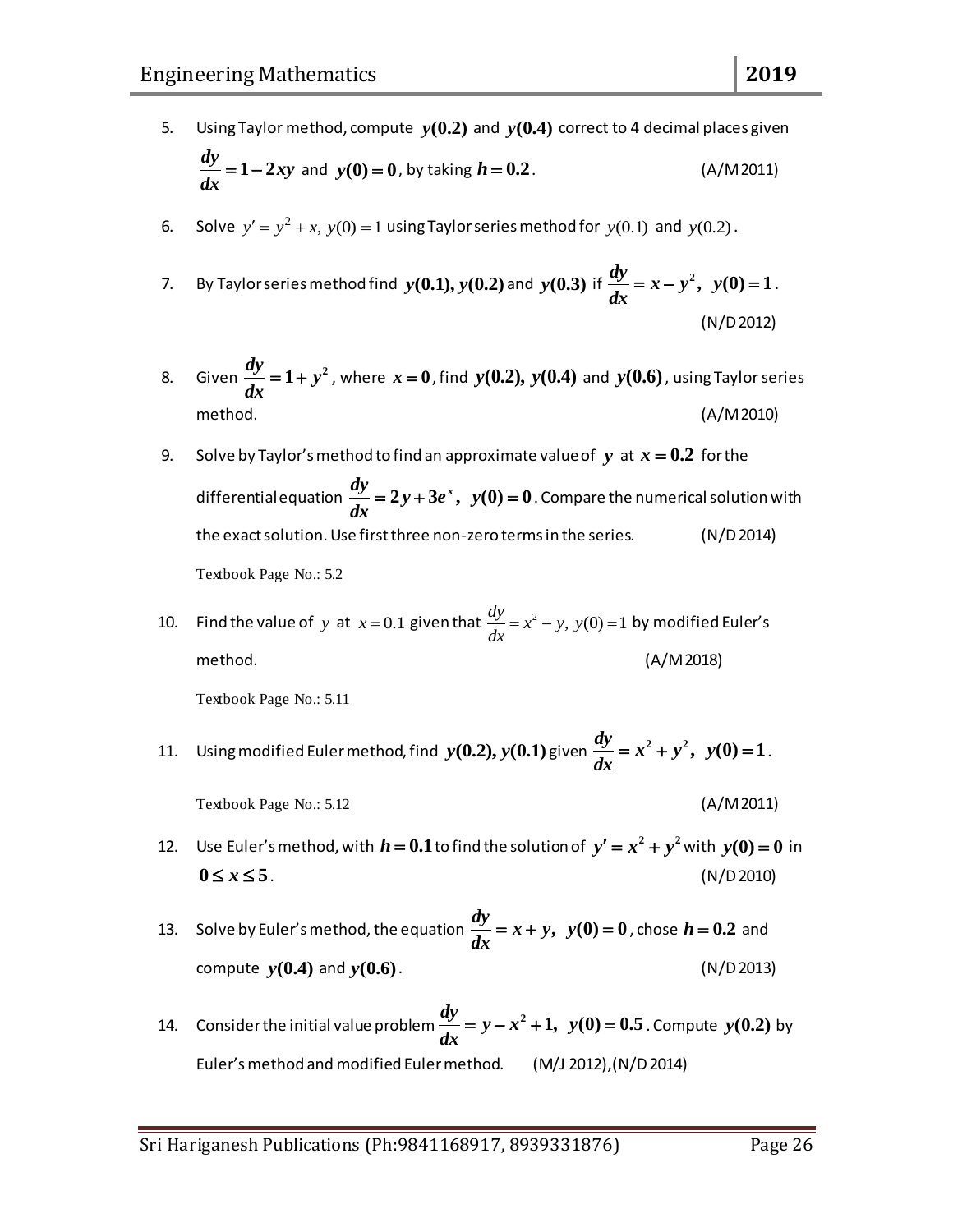- 15. By Modified Euler's method, find  $y(0.1), y(0.2)$  and  $y(0.3)$  if  $\frac{dy}{dx} = x + y$ ,  $y(0) = 1$ *dx*  $= x + y, y(0) = 1.$ (N/D 2012)
- 16. Solve  $(1+x)\frac{dy}{dx} = -y^2$ ,  $y(0) = 1$  by modified Euler method by choosing  $h = 0.1$ , find  $y(0.1)$  and *y*(0.2). (N/D2016)

Textbook Page No.: 5.13

### **Runge – Kutta method for 1storder equations**

1. Using Runge-Kutta method order four, solve  $y' = x + y$ ,  $y(0) = 1$  to find  $y(0.2)$ .

$$
Textbook Page No.: 5.17
$$
 (A/S 2018)

2. Find  $y(0.8)$  given that  $y' = y - x^2$ ,  $y(0.6) = 1.7379$  by using R-K method of order 4, taking  $h = 0.1$ . *h* **0.1**. (M/J 2012)

3. Using 4<sup>th</sup> order Runge-Kutta method, solve  $\frac{dy}{dx} = \frac{y^2 - x^2}{y^2 + x^2}$ ,  $y(0) = 1$  $f(x) = \frac{y^2 - x^2}{y^2 + x^2}$ ,  $y(0) = 1$  for  $x = 0.2$  and  $x = 0.4$  with *h* **0.2**. (A/M 2010),(A/M 2011),(M/J 2013)

Textbook Page No.: 5.21

4. Use R.K Method fourth order to find the  $y(0.2)$  if  $\frac{dy}{dx} = x + y^2$ , *dx*  $y = x + y^2$ ,  $y(0) = 1$ ,  $h = 0.1$ . (N/D 2010),(N/D 2017)

5. Solve  $\frac{dy}{dx} = xy + y^2$ ,  $y(1) = 1$  $= xy + y^2$ ,  $y(1) = 1$ , for  $y(1.1)$ , using fourth order Runge-Kutta method. (N/D 2014)

Textbook Page No.: 5.19

### **Milne's predictor – corrector methods for 1st order eqn.**

1. Given  $\frac{dy}{dx} = x^3 + y$ *dx*  $(x^3 + y, y(0)) = 2$ ,  $y(0.2) = 2.073$ ,  $y(0.4) = 2.452$ ,  $y(0.6) = 3.023$ , compute  $y(0.8)$  by Milne's method.  $(N/D 2017)$ 

Textbook Page No.: 5.31

2. If  $\frac{dy}{dx} = \frac{y^2 - x^2}{y^2 + x^2}, \ y(0) = 1$  $y = \frac{y^2 - x^2}{y^2 + x^2}$ ,  $y(0) = 1$ , find  $y(0.2)$ ,  $y(0.4)$  and  $y(0.6)$  by Runge-Kutta method of fourth order and hence find *y***(0.8)**  $(N/D 2012)$ ,  $(M/J 2016)$